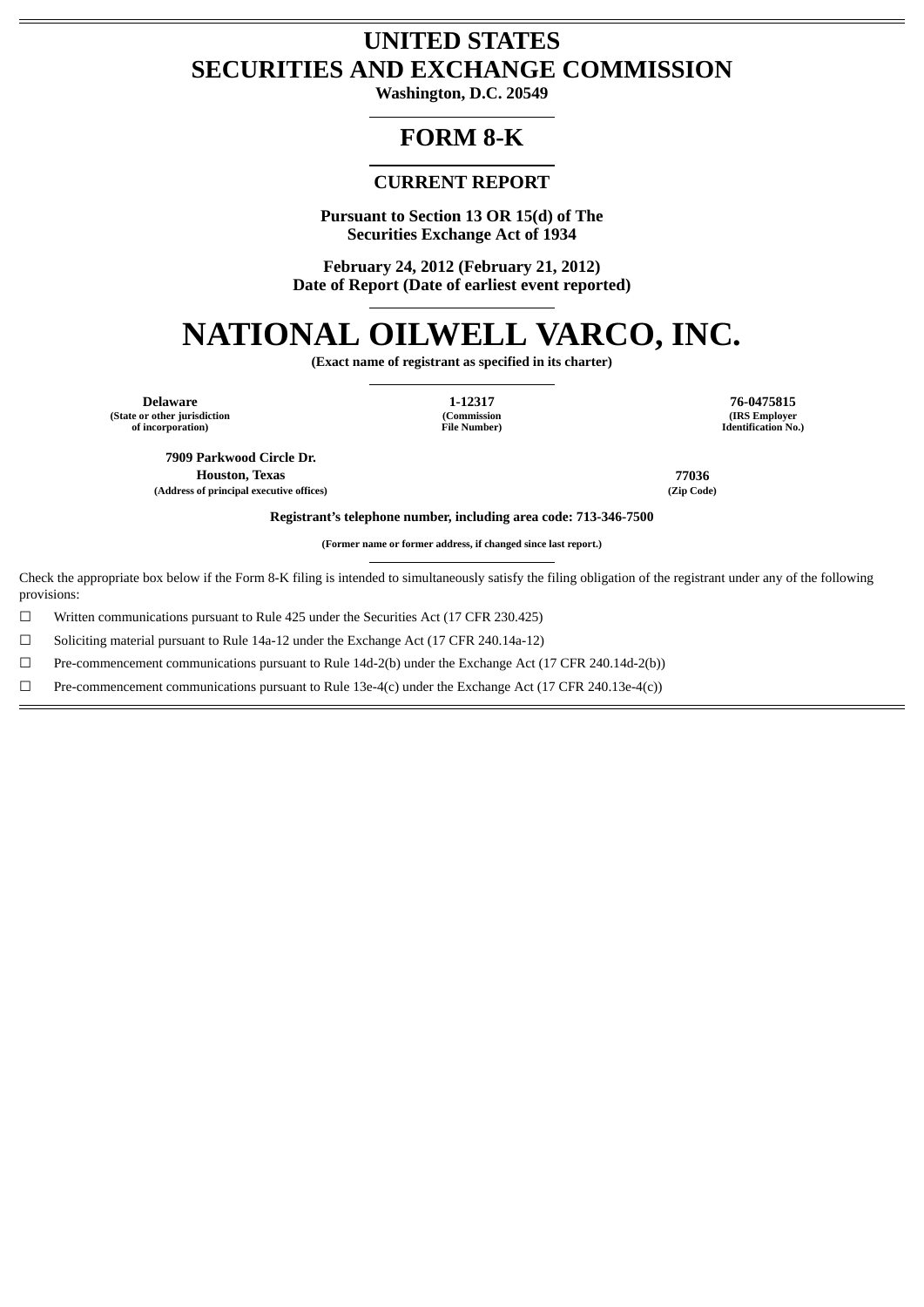# **Item 5.02. Departure of Directors or Certain Officers; Election of Directors; Appointment of Certain Officers; Compensatory Arrangements of Certain Officers.**

On February 21, 2012, the Compensation Committee of the Board of Directors (the "Committee") of National Oilwell Varco, Inc. (the "Company") unanimously approved and adopted amendments to each of the National Oilwell Varco, Inc. Long-Term Incentive Plan and the National Oilwell Varco, Inc. Annual Incentive Plan, whereby a clawback type provision was added to each plan that allows the Committee to terminate any awards made under those plans to recipients of such awards that have engaged in material misconduct, as further detailed in those plans. For purposes of this clawback provision, material misconduct includes conduct adversely affecting the Company's financial condition, results of operations, or conduct which constitutes fraud or theft of Company assets, any of which require the Company to make a restatement of its reported financial statements.

The foregoing description of the amendments to each of the National Oilwell Varco, Inc. Long-Term Incentive Plan and the National Oilwell Varco, Inc. Annual Incentive Plan is qualified in its entirety by reference to the full text of each of the National Oilwell Varco, Inc. Long-Term Incentive Plan and the National Oilwell Varco, Inc. Annual Incentive Plan, as amended, which are attached to this Current Report as Exhibits 10.1 and 10.2 and incorporated herein by reference.

# **Item 9.01 Financial Statements and Exhibits.**

(d) *Exhibits*

The following exhibits are being filed herewith:

- 10.1 National Oilwell Varco, Inc. Long-Term Incentive Plan, as amended and restated.
- 10.2 National Oilwell Varco, Inc. Annual Incentive Plan, as amended and restated.

# **SIGNATURES**

Pursuant to the requirements of the Securities Exchange Act of 1934, the registrant has duly caused this report to be signed on its behalf by the undersigned hereunto duly authorized.

Date: February 24, 2012 **NATIONAL OILWELL VARCO, INC.** 

/s/ Raymond W. Chang

Raymond W. Chang Vice President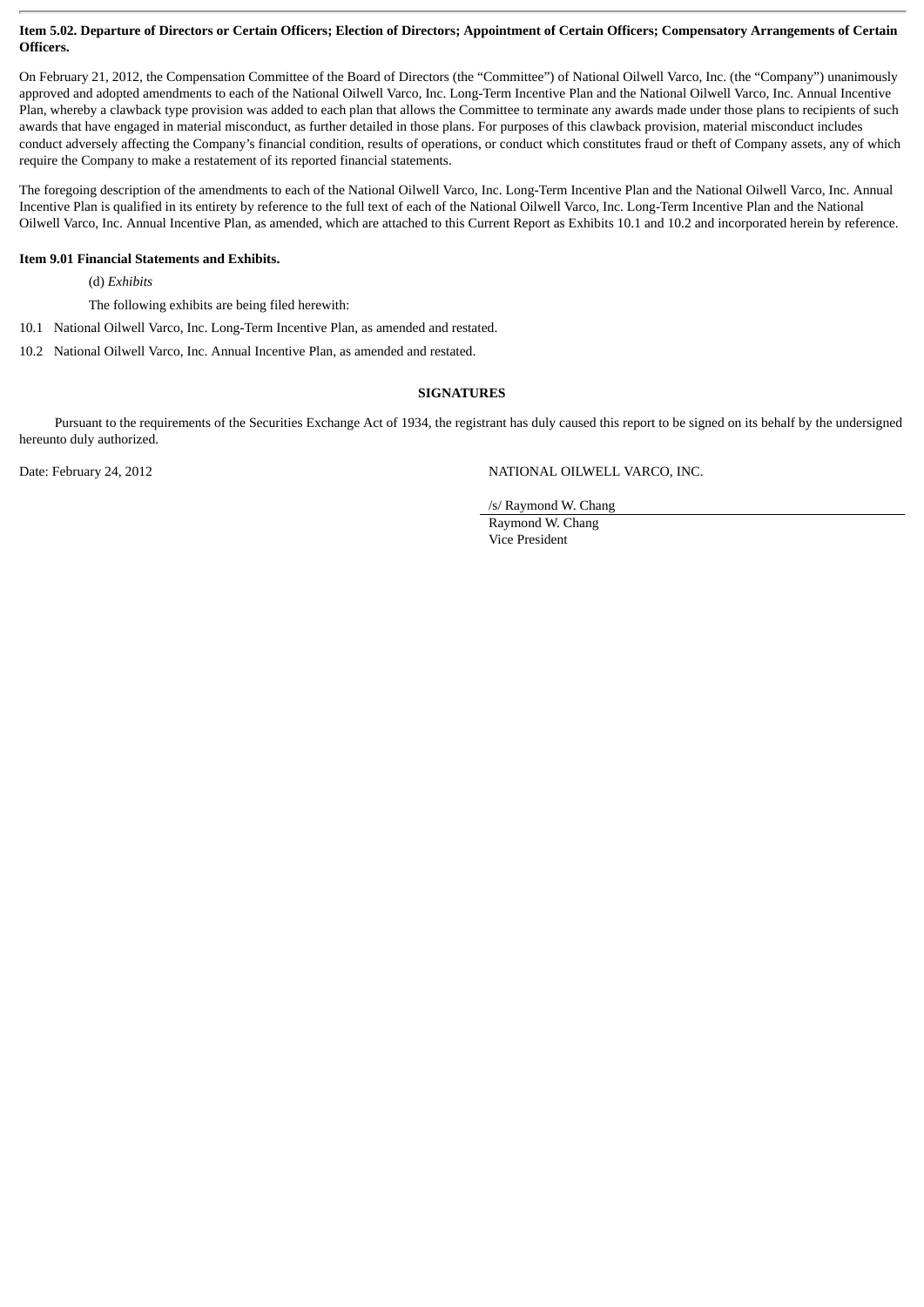# **Exhibit Index**

| Exhibit No. | <b>Description</b>                                                              |
|-------------|---------------------------------------------------------------------------------|
| 10.1        | National Oilwell Varco, Inc. Long-Term Incentive Plan, as amended and restated. |
| 10.2        | National Oilwell Varco, Inc. Annual Incentive Plan, as amended and restated.    |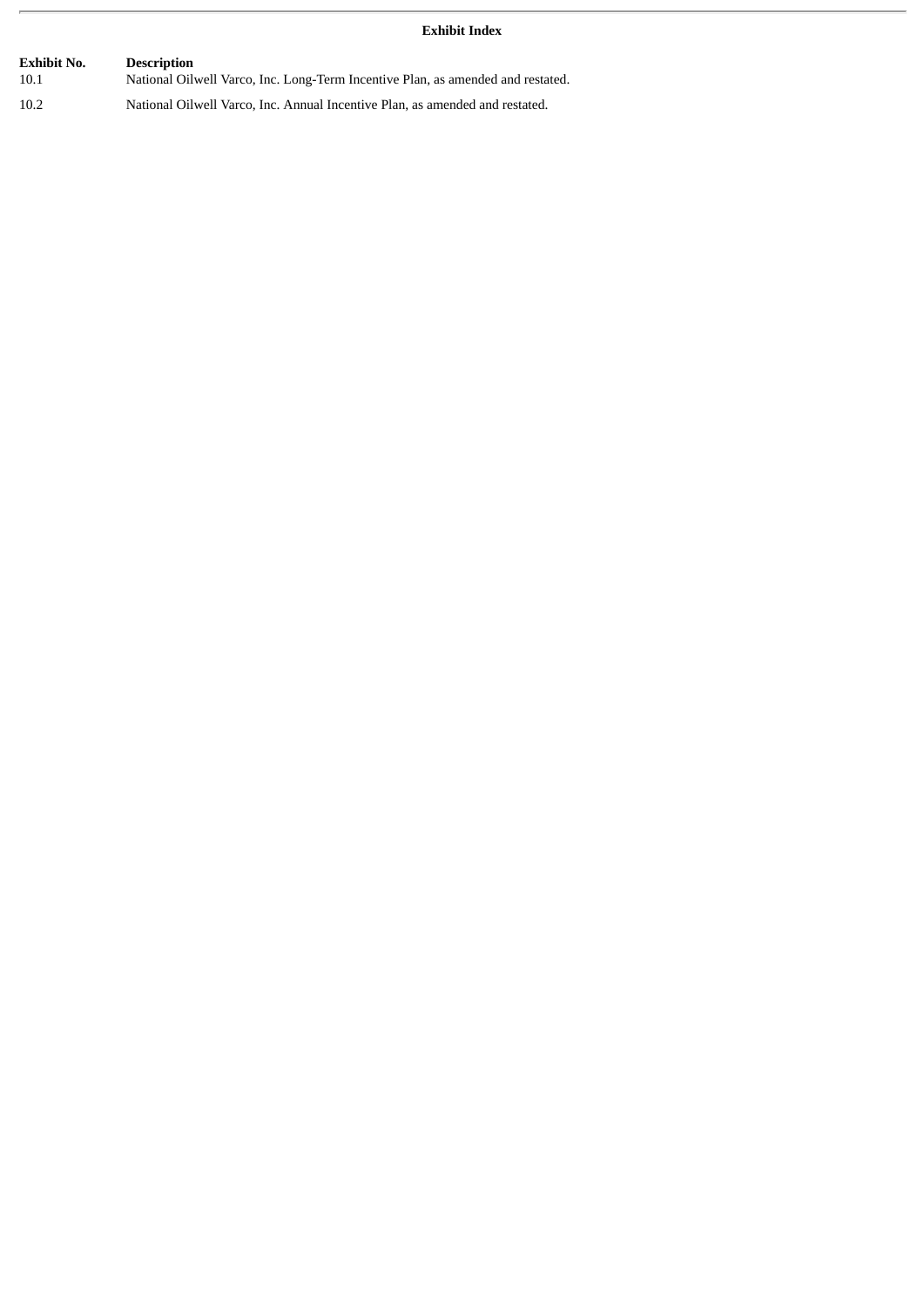# **NATIONAL OILWELL VARCO, INC. LONG-TERM INCENTIVE PLAN (as amended and restated as of February 21, 2012)**

# **SECTION 1. Purpose of the Plan.**

The National Oilwell Varco, Inc. Long-Term Incentive Plan (the "Plan") is intended to promote the interests of National Oilwell Varco, Inc., a Delaware corporation (the "Company"), by encouraging Employees, Consultants and Directors to acquire or increase their equity interest in the Company and to provide a means whereby they may develop a sense of proprietorship and personal involvement in the development and financial success of the Company, and to encourage them to remain with and devote their best efforts to the business of the Company, thereby advancing the interests of the Company and its stockholders. The Plan is also contemplated to enhance the ability of the Company and its Subsidiaries to attract and retain the services of individuals who are essential for the growth and profitability of the Company.

#### **SECTION 2. Definitions.**

As used in the Plan, the following terms shall have the meanings set forth below:

"Award" shall mean an Option, Restricted Stock, Performance Award, Phantom Share, Stock Payment, or SAR.

"Award Agreement" shall mean any written or electronic agreement, contract, instrument or document evidencing any Award, which may, but need not, be executed or acknowledged by a Participant.

"Board" shall mean the Board of Directors of the Company, as constituted from time to time.

"Code" shall mean the Internal Revenue Code of 1986, as amended from time to time, and the rules and regulations thereunder.

"Committee" shall mean the administrator of the Plan in accordance with Section 3, and shall include reference to the Compensation Committee of the Board (or any other committee of the Board designated, from time to time, by the Board to act as the Committee under the Plan), the Board or subcommittee, as applicable.

"Consultant" shall mean any individual who is not an Employee or a member of the Board and who provides consulting, advisory or other similar services to the Company or a Subsidiary.

"Director" shall mean any member of the Board who is not an Employee.

"Employee" shall mean any employee of the Company or a Subsidiary or a parent corporation.

"Exchange Act" shall mean the Securities Exchange Act of 1934, as amended.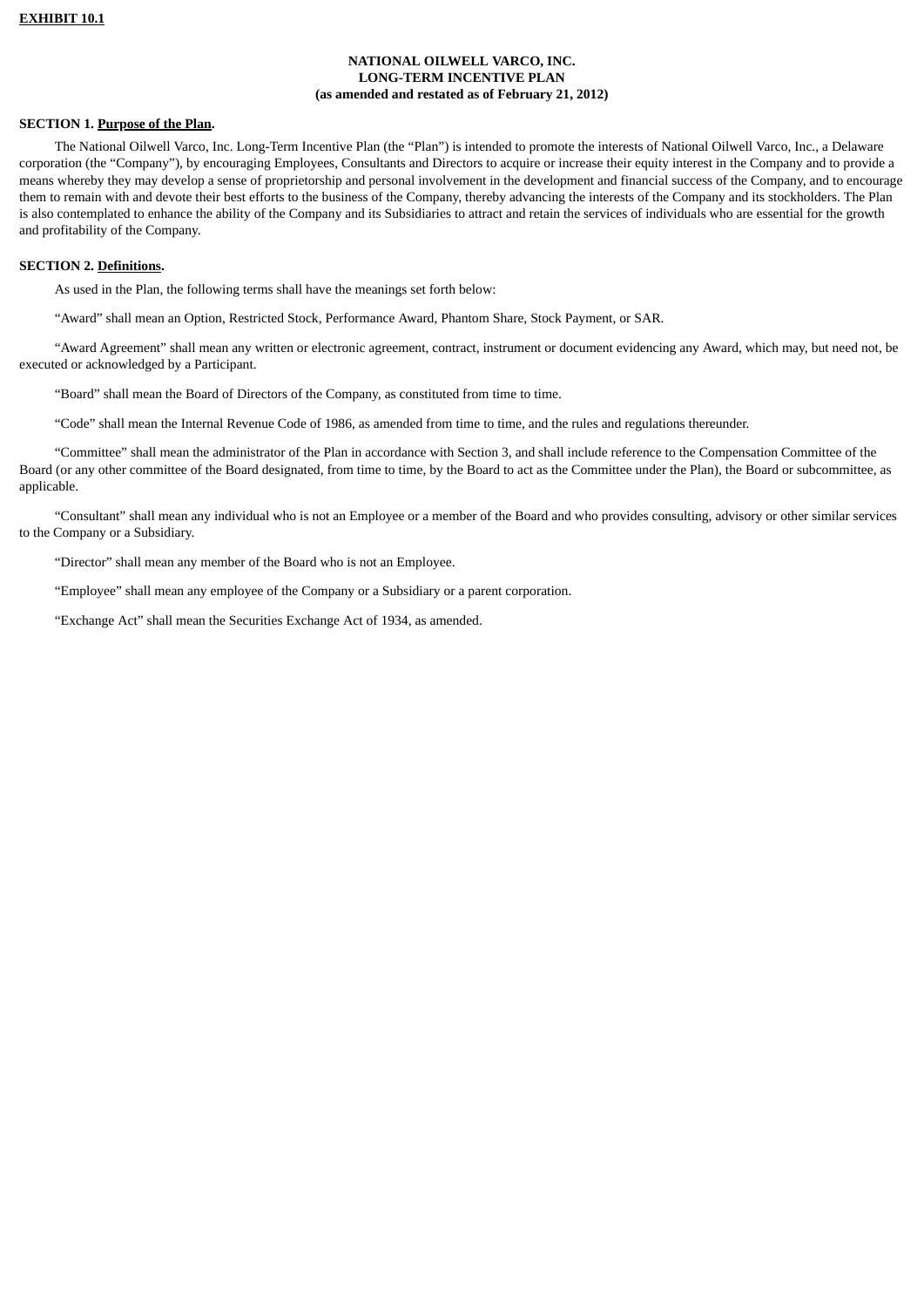"Fair Market Value" shall mean, as of any applicable date, the last reported sales price for a Share on the New York Stock Exchange (or such other national securities exchange which constitutes the principal trading market for the Shares) for the applicable date as reported by such reporting service approved by the Committee; provided, however, that if Shares shall not have been quoted or traded on such applicable date, Fair Market Value shall be determined based on the next preceding date on which they were quoted or traded, or, if deemed appropriate by the Committee, in such other manner as it may determine to be appropriate. In the event the Shares are not publicly traded at the time a determination of its Fair Market Value is required to be made hereunder, the determination of Fair Market Value shall be made in good faith by the Committee.

"Incentive Stock Option" or "ISO" shall mean an option granted under Section 6(a) of the Plan that is intended to qualify as an "incentive stock option" under Section 422 of the Code or any successor provision thereto.

"Non-Qualified Stock Option" or "NQO" shall mean an option granted under Section 6(a) of the Plan that is not intended to be an Incentive Stock Option.

"Option" shall mean an Incentive Stock Option or a Non-Qualified Stock Option.

"Participant" shall mean any Employee, Consultant or Director granted an Award under the Plan.

"Performance Award" shall mean any right granted under Section 6(c) of the Plan.

"Performance Criteria" shall mean the following business criteria with respect to the Company, any Subsidiary or any division, operating unit or product line: net earnings (either before or after interest, taxes, depreciation and/or amortization), sales, revenue, net income (either before or after taxes), operating earnings, cash flow (including, but not limited to, operating cash flow and free cash flow), cash flow return on capital, return on net assets, return on stockholders' equity, return on assets, return on capital, stockholder returns, return on sales, gross or net profit margin, customer or sales channel revenue or profitability, productivity, expense, margins, cost reductions, controls or savings, operating efficiency, customer satisfaction, working capital, strategic initiatives, economic value added, earnings per share, earnings per share from operations, price per share of stock, and market share, any of which may be measured either in absolute terms or as compared to any incremental increase or as compared to results of a peer group. The Committee will determine whether the foregoing criteria will be computed without recognition of (i) unusual or nonrecurring events affecting the Company or its financial statements or (ii) changes in applicable laws, regulations or accounting principles.

"Person" shall mean individual, corporation, partnership, limited liability company, association, joint-stock company, trust, unincorporated organization, government or political subdivision thereof or other entity.

"Phantom Shares" shall mean an Award of the right to receive Shares, cash equal to the Fair Market Value of such Shares or any combination thereof, in the Committee's discretion, which is granted pursuant to Section 6(d) of the Plan.

-2-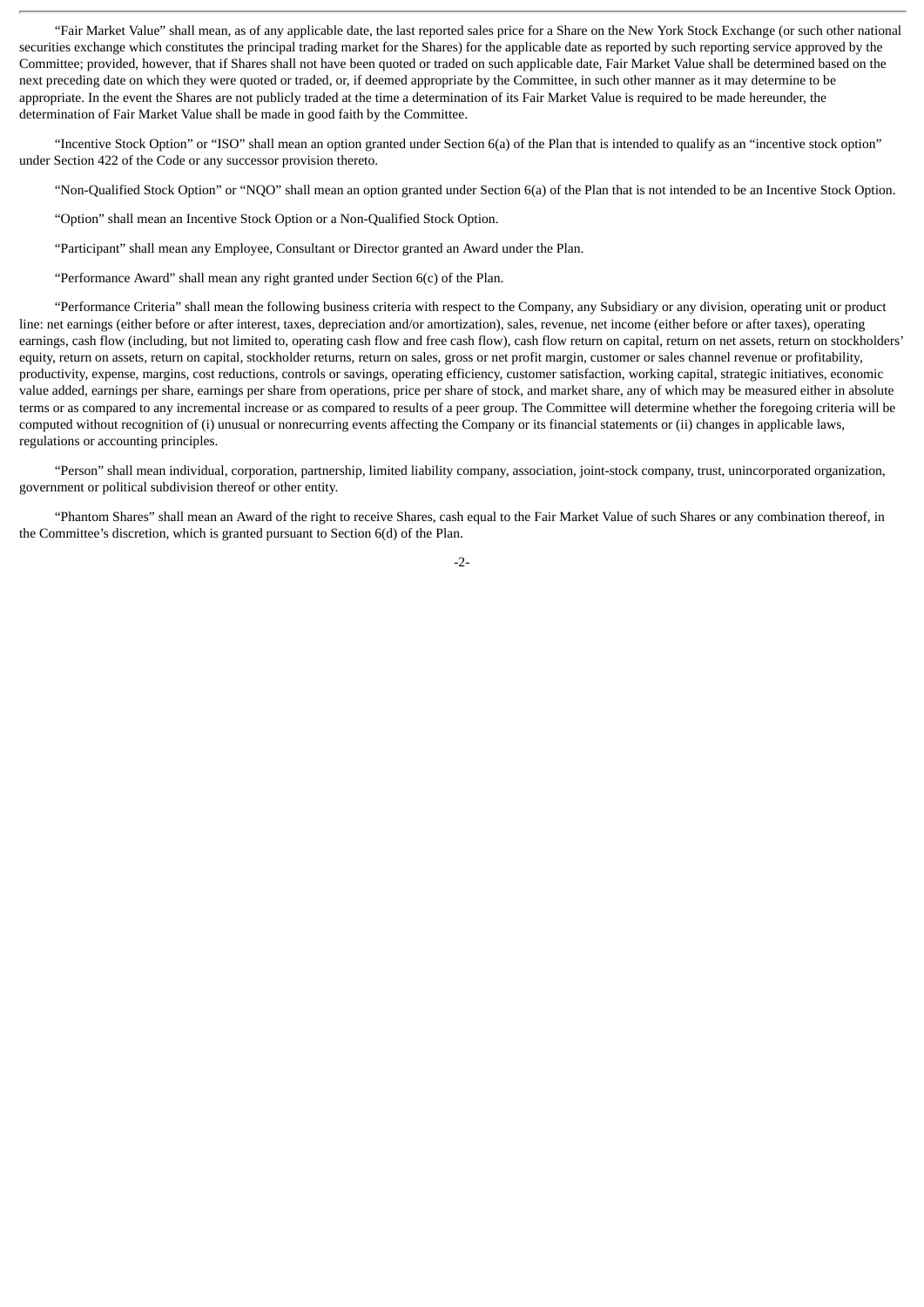"Qualifying Event" shall mean a "change of control" of the Company or an Affiliate, as determined by the Committee, or, with respect to de minimus amounts, as determined in good faith by the Committee, such unusual circumstance as the Committee may determine from time to time in its sole discretion.

"Restricted Period" shall mean the period established by the Committee with respect to an Award during which the Award either remains subject to forfeiture, is subject to restrictions or is not exercisable by the Participant.

"Restricted Stock" shall mean any Share, prior to the lapse of restrictions thereon, granted under Section 6(b) of the Plan.

"Rule 16b-3" shall mean Rule 16b-3 promulgated by the SEC under the Exchange Act, or any successor rule or regulation thereto as in effect from time to time.

"SAR" shall mean a stock appreciation right granted under Section 6(e) of the Plan that entitles the holder to receive the excess of the Fair Market Value of a Share on the relevant date over the exercise price of such SAR, with the excess paid in cash and/or in Shares in the discretion of the Committee.

"SEC" shall mean the Securities and Exchange Commission or any successor thereto.

"Shares" or "Common Shares" or "Common Stock" shall mean the common stock of the Company, \$0.01 par value, and such other securities or property as may become the subject of Awards under the Plan.

"Stock Payment" means (a) a payment in the form of Shares, or (b) an option or other right to purchase Shares, as part of any bonus, deferred compensation or other arrangement, made in lieu of all or any portion of the compensation, granted pursuant to Section 6(f) of the Plan.

"Subsidiary" shall mean any entity (whether a corporation, partnership, joint venture, limited liability company or other entity) in which the Company owns a majority of the voting power of the entity directly or indirectly, except with respect to the grant of an ISO the term Subsidiary shall mean any "subsidiary corporation" of the Company as defined in Section 424 of the Code.

# **SECTION 3. Administration.**

#### (a) The Committee.

The Plan shall be administered by the Compensation Committee of the Board (or any other committee of the Board designated, from time to time, by the Board to act as the Committee under the Plan). Notwithstanding the foregoing, Awards made to Directors shall be administered by the Board. The term "Committee" as used herein shall refer to the Compensation Committee (or other Board committee), the Board, or the subcommittee (as defined in paragraph (c) of this Section 3), as applicable.

-3-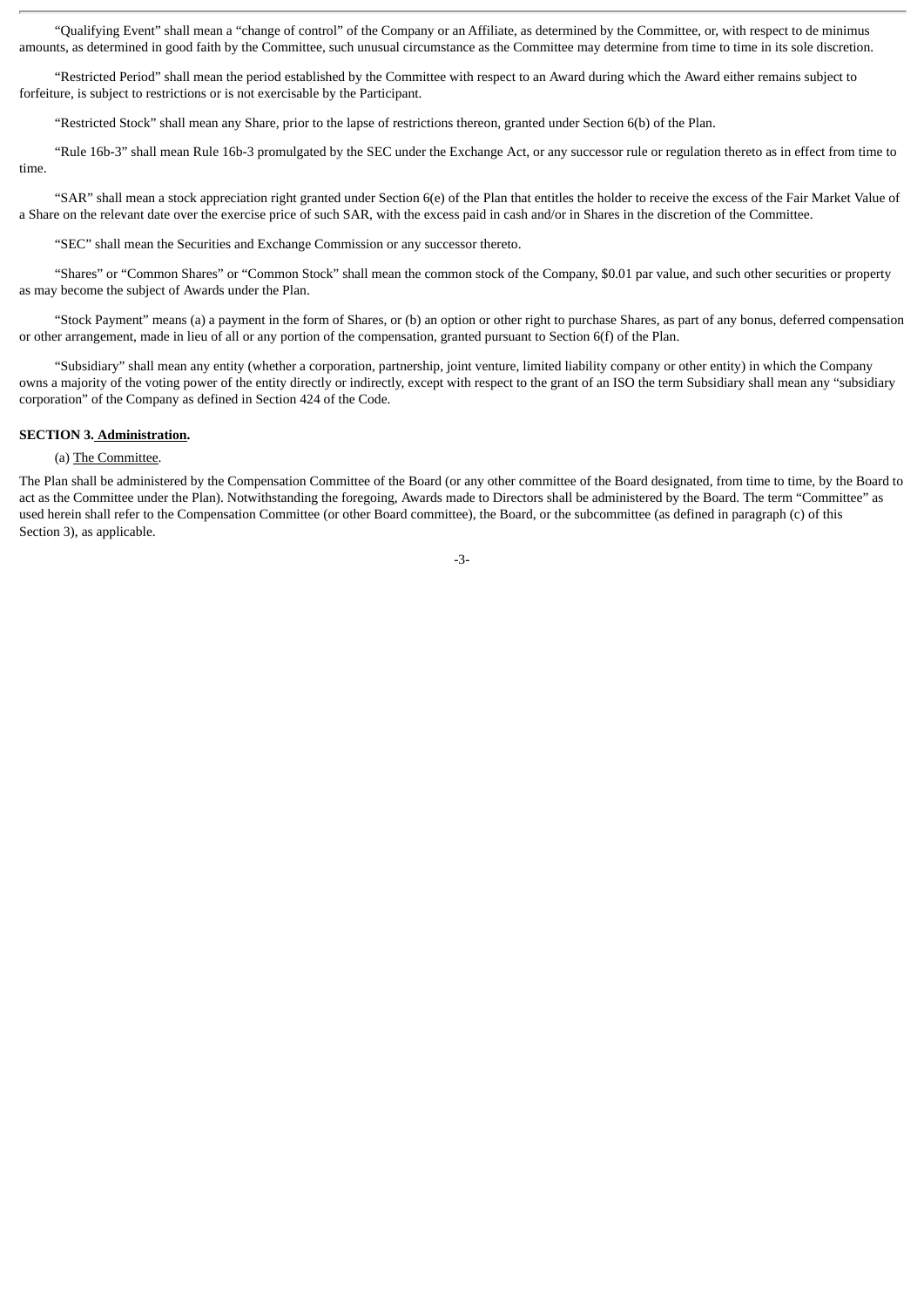#### (b) Committee Powers.

A majority of the Committee shall constitute a quorum, and the acts of the members of the Committee who are present at any meeting thereof at which a quorum is present, or acts unanimously approved by the members of the Committee in writing, shall be the acts of the Committee. Subject to the terms of the Plan and applicable law, and in addition to other express powers and authorizations conferred on the Committee by the Plan, the Committee shall have full power and authority to: (i) designate Participants; (ii) determine the type or types of Awards to be granted to a Participant; (iii) determine the number of Shares to be covered by, or with respect to which payments, rights, or other matters are to be calculated in connection with, Awards; (iv) determine the terms and conditions of any Award; (v) determine whether, to what extent, and under what circumstances Awards may be settled or exercised in cash, Shares, other securities, other Awards or other property, or canceled, forfeited, or suspended and the method or methods by which Awards may be settled, exercised, canceled, forfeited, or suspended; (vi) interpret and administer the Plan and any instrument or agreement relating to an Award made under the Plan; (vii) establish, amend, suspend, or waive such rules and regulations and appoint such agents as it shall deem appropriate for the proper administration of the Plan; and (viii) make any other determination and take any other action that the Committee deems necessary or desirable for the administration of the Plan. Unless otherwise expressly provided in the Plan, all designations, determinations, interpretations, and other decisions under or with respect to the Plan or any Award shall be within the sole discretion of the Committee, may be made at any time and shall be final, conclusive, and binding upon all Persons, including the Company, any Subsidiary, any Participant, any holder or beneficiary of any Award, any stockholder and any other Person. However, the Committee's authority to waive or accelerate the Restricted Period with respect to an Award shall be limited to a Qualifying Event.

#### (c) Delegation to a Subcommittee.

The Committee may, subject to any applicable law, regulatory, securities exchange or other similar restrictions, delegate to one or more members of the Board or officers of the Company (the "subcommittee"), the authority to administer the Plan as to Awards to Employees and Consultants who are not subject to Section 16(b) of the Exchange Act. The Committee may impose such limitations and restrictions, in addition to any required restrictions/limitations, as the Committee may determine in its sole discretion. Any grant made pursuant to such a delegation shall be subject to all of the provisions of the Plan concerning this type of Award.

#### (d) Modification of Awards.

At any time after grant of an Award, the Committee may, in its sole and absolute discretion and subject to whatever terms and conditions it selects:

- (1) accelerate the period during which the Award vests or becomes exercisable or payable; and
- (2) accelerate the time when applicable restrictions or risk of forfeiture or repurchase lapses; and
- (3) extend the period during which the Award may be exercised or paid; and
- (4) extend the term of any Award (other than the maximum 10 year term);

#### -4-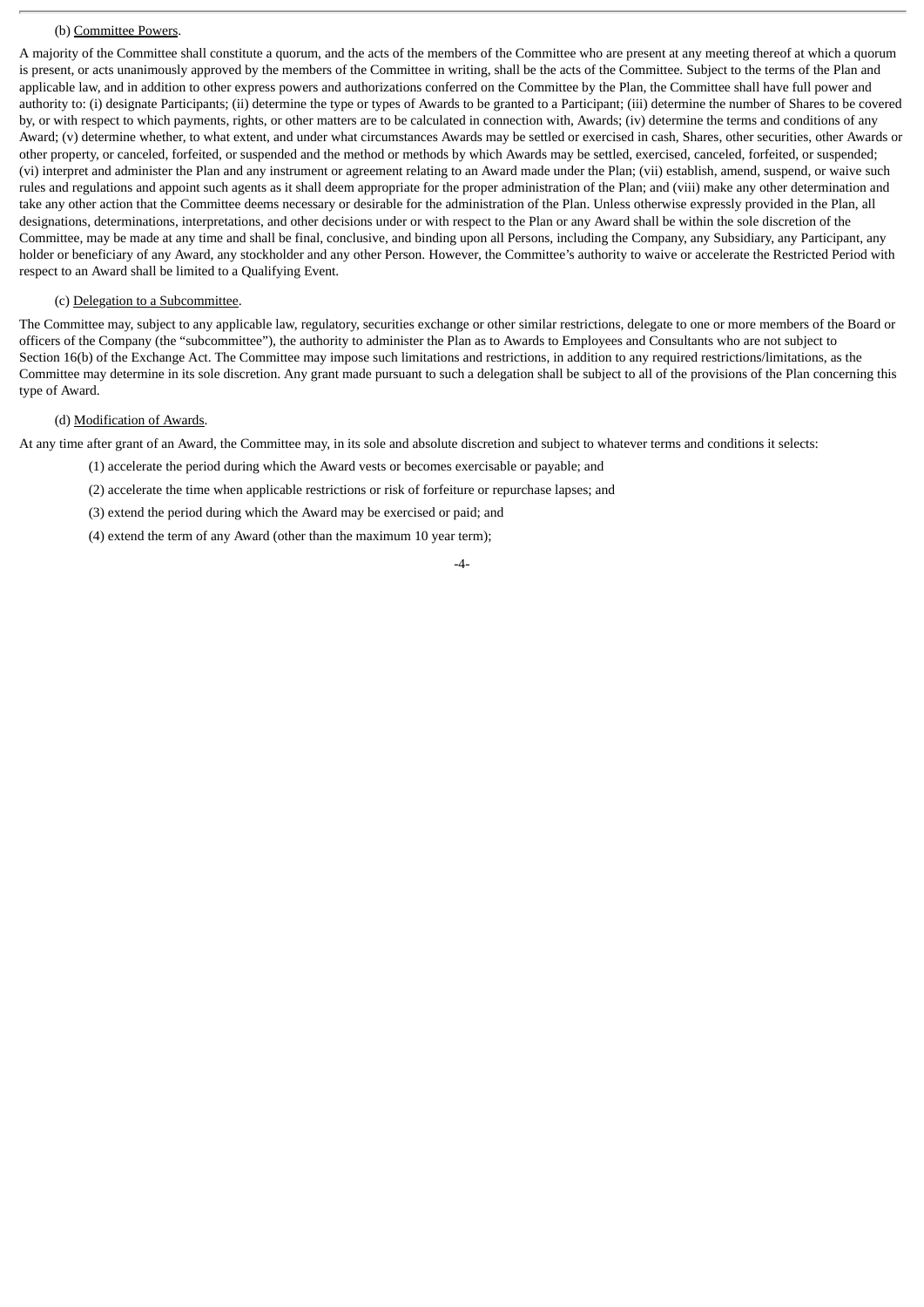provided, that such action may be taken only in compliance with the requirements of Section 162(m) of the Code with respect to an Award that is intended to be performance-based compensation under Section 162(m) of the Code.

#### **SECTION 4. Shares Available for Awards.**

#### (a) Shares Available.

Subject to adjustment as provided below, the number of Shares that may be issued with respect to Awards granted under the Plan shall be 25,500,000. If an Award is forfeited or otherwise lapses, expires, terminates or is canceled without the actual delivery of Shares or is settled in cash, then the Shares covered by such Award, to the extent of such forfeiture, expiration, lapse, termination or cancellation, shall again be Shares that may be issued with respect to Awards granted under the Plan. Shares tendered or withheld by the Company to satisfy tax withholding, exercise price or other payment obligations shall be available for issuance under future Awards, subject to the overall limitation provided in the first sentence above. Notwithstanding the foregoing, no more than 5% of the Shares that may be issued under the Plan may be issued pursuant to Stock Payments.

#### (b) Sources of Shares Deliverable Under Awards.

Any Shares delivered pursuant to an Award may consist, in whole or in part, of authorized and unissued Shares or of treasury Shares.

# (c) Adjustments.

In the event of a stock dividend or stock split with respect to Shares, the number of Shares with respect to which Awards may be granted, the number of Shares subject to outstanding Awards, the grant or exercise price with respect to outstanding Awards and the individual annual grant limits with respect to Awards (other than dollar denominated Awards) automatically shall be proportionately adjusted, without action by the Committee; provided, however, such automatic adjustment shall be evidenced by written addendums to the Plan and Award Agreements prepared by the Company and, with respect to Options, shall be in accordance with the Treasury Regulations concerning Incentive Stock Options. Further, in the event that the Committee determines that any distribution (whether in the form of cash, Shares, other securities, or other property), recapitalization, reorganization, merger, spin-off, combination, repurchase, or exchange of Shares or other securities of the Company, or other similar corporate transaction or event affects the Shares such that an adjustment is determined by the Committee to be appropriate in order to prevent dilution or enlargement of the benefits or potential benefits intended to be made available under the Plan, then the Committee shall, in such manner as it may deem equitable, adjust any or all of (i) the number and type of Shares (or other securities or property) with respect to which Awards may be granted, (ii) the number and type of Shares (or other securities or property) subject to outstanding Awards, and (iii) the grant or exercise price with respect to any Award or, if deemed appropriate, make provision for a cash payment to the holder of an outstanding Award; provided that the number of Shares subject to any Award denominated in Shares shall always be a whole number.

-5-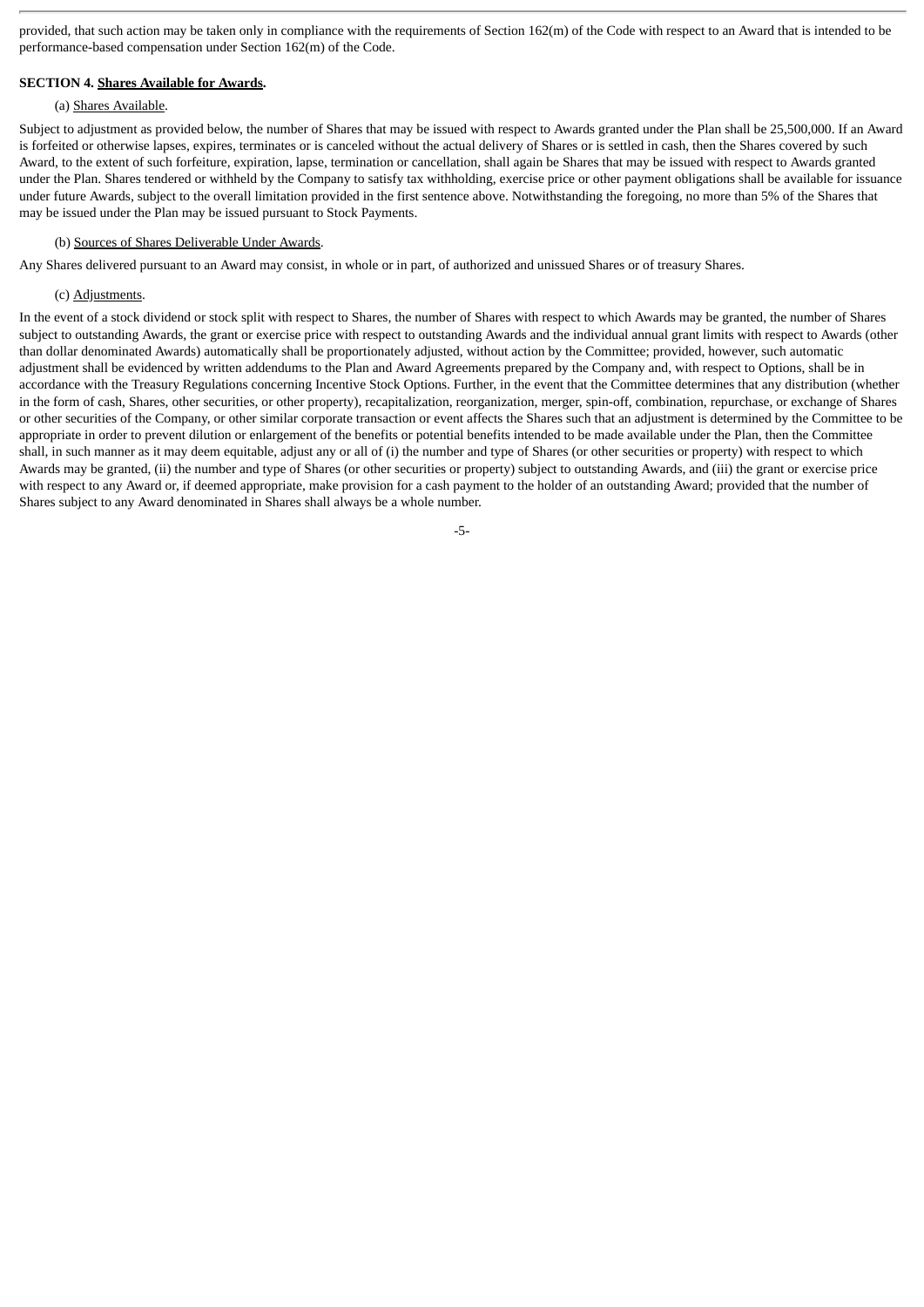#### (d) Individual Participant Limits.

Subject to adjustment pursuant to the above paragraph (c), "Adjustments," the maximum aggregate number of Shares that may be subject to Share-denominated Awards granted under the Plan to any individual during any calendar year shall not exceed 500,000; provided, however, that commencing January 1, 2005, to the extent the 500,000 Share limit is not awarded to any Participant with respect to any calendar year, the amount not so awarded but permitted for such Participant shall be available for award to such Participant during any subsequent calendar year. As a result, the maximum number of Shares pursuant to which Awards may be granted during any calendar year hereunder to any Participant may be greater than the 500,000 Share limit specified above only to the extent that such Shares were not awarded to such Participant during any preceding calendar year. The method of counting such Shares shall conform to any requirements applicable to performance-based compensation under Section 162(m) of the Code or the rules and regulations promulgated thereunder. The maximum amount of dollardenominated Awards that may be granted to any individual during any calendar year shall not exceed \$2,000,000.

#### **SECTION 5. Eligibility.**

Any Employee, Consultant or Director shall be eligible to be designated a Participant by the Committee. No individual shall have any right to be granted an Award pursuant to this Plan.

#### **SECTION 6. Awards.**

#### (a) Options

Subject to the provisions of the Plan, the Committee shall have the authority to determine Participants to whom Options shall be granted, the number of Shares to be covered by each Option, the purchase price therefor and the conditions and limitations applicable to the exercise of the Option, including the following terms and conditions and such additional terms and conditions, as the Committee shall determine, that are not inconsistent with the provisions of the Plan.

(1) Exercise Price. The purchase price per Share purchasable under an Option shall be determined by the Committee at the time the Option is granted, but shall not be less than the Fair Market Value per Share on the effective date of such grant.

(2) Time and Method of Exercise. The Committee shall determine and provide in the Award Agreement or by action subsequent to the grant the time or times at which an Option may be exercised in whole or in part, and the method or methods by which, and the form or forms (which may include, without limitation, cash, check acceptable to the Company, Shares already-owned for more than six months (unless such holding requirement is waived by the Committee), Shares issuable upon Option exercise, a "cashless-broker" exercise (through procedures approved by the Committee), other securities or other property, a note, or any combination thereof, having a Fair Market Value on the exercise date equal to the relevant exercise price) in which payment of the exercise price and tax withholding obligation with respect thereto may be made or deemed to have been made. Notwithstanding any other provision of the Plan to the

-6-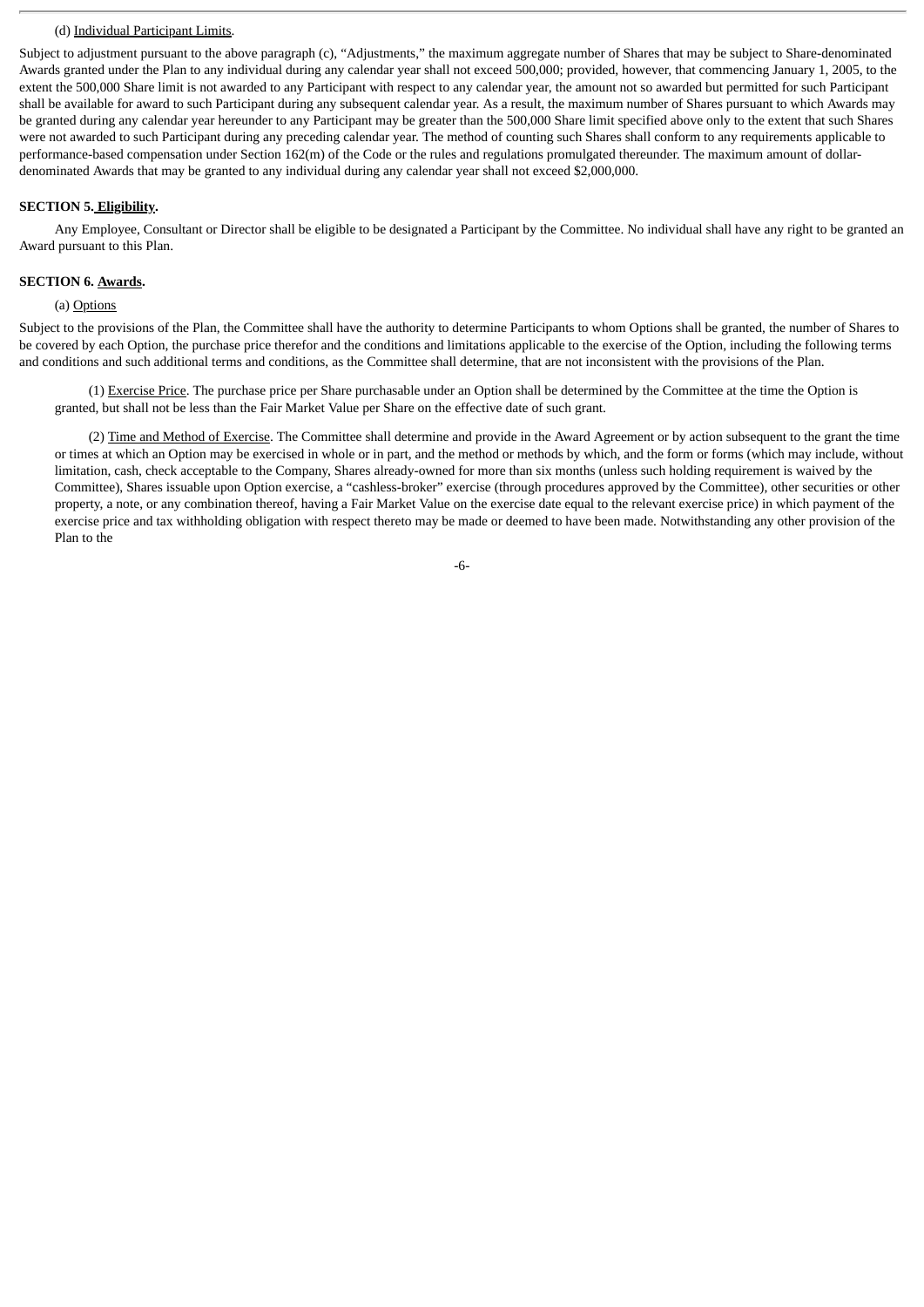contrary, no Participant who is a member of the Board or an "executive officer" of the Company within the meaning of Section 13(k) of the Exchange Act shall be permitted to pay the exercise price of an Option in any method which would violate Section 13(k) of the Exchange Act. The Committee shall also determine the performance or other conditions, if any, that must be satisfied before all or part of an Option may vest and be exercised. No portion of an Option which is unexercisable at termination of the Participant's employment or service, as applicable, shall thereafter become exercisable, except as may be otherwise provided by the Committee either in the Award Agreement or by action following the grant of the Option.

(3) Incentive Stock Options. An Incentive Stock Option may be granted only to an individual who is an Employee of the Company or any parent or subsidiary corporation (as defined in Section 424 of the Code) at the time the Option is granted and must be granted within 10 years from the date the Plan was approved by the Board or the shareholders, whichever is earlier. To the extent that the aggregate Fair Market Value (determined at the time the respective Incentive Stock Option is granted) of Common Stock with respect to which Incentive Stock Options are exercisable for the first time by an individual during any calendar year under all incentive stock option plans of the Company and its parent and subsidiary corporations exceeds \$100,000, such Incentive Stock Options shall be treated as a Non-Qualified Stock Option. The Committee shall determine, in accordance with applicable provisions of the Code, Treasury Regulations and other administrative pronouncements, which of a Participant's Incentive Stock Options will not constitute Incentive Stock Options because of such limitation and shall notify the Participant of such determination as soon as practicable after such determination. No Incentive Stock Option shall be granted to an individual if, at the time the Option is granted, such individual owns stock possessing more than 10% of the total combined voting power of all classes of stock of the Company or of its parent or subsidiary corporation, within the meaning of section 422(b)(6) of the Code, unless (i) at the time such Option is granted the option price is at least 110% of the Fair Market Value of the Common Stock subject to the Option and (ii) such Option by its terms is not exercisable after the expiration of five years from the date of grant. An Incentive Stock Option shall not be transferable otherwise than by will or the laws of descent and distribution, and shall be exercisable during the Participant's lifetime only by such Participant or the Participant's guardian or legal representative. The terms of any Incentive Stock Option granted under the Plan shall comply in all respects with the provisions of Section 422 of the Code, or any successor provision, and any regulations promulgated thereunder.

(4) Substitution of Stock Appreciation Rights. The Committee, in its sole discretion, shall have to right to substitute a SAR for an Option at any time prior to or upon exercise of such Option, subject to the provisions of Section 6(e) hereof; *provided* that such SAR shall be exercisable for the same number of shares of Stock as such substituted Option would have been exercisable for.

-7-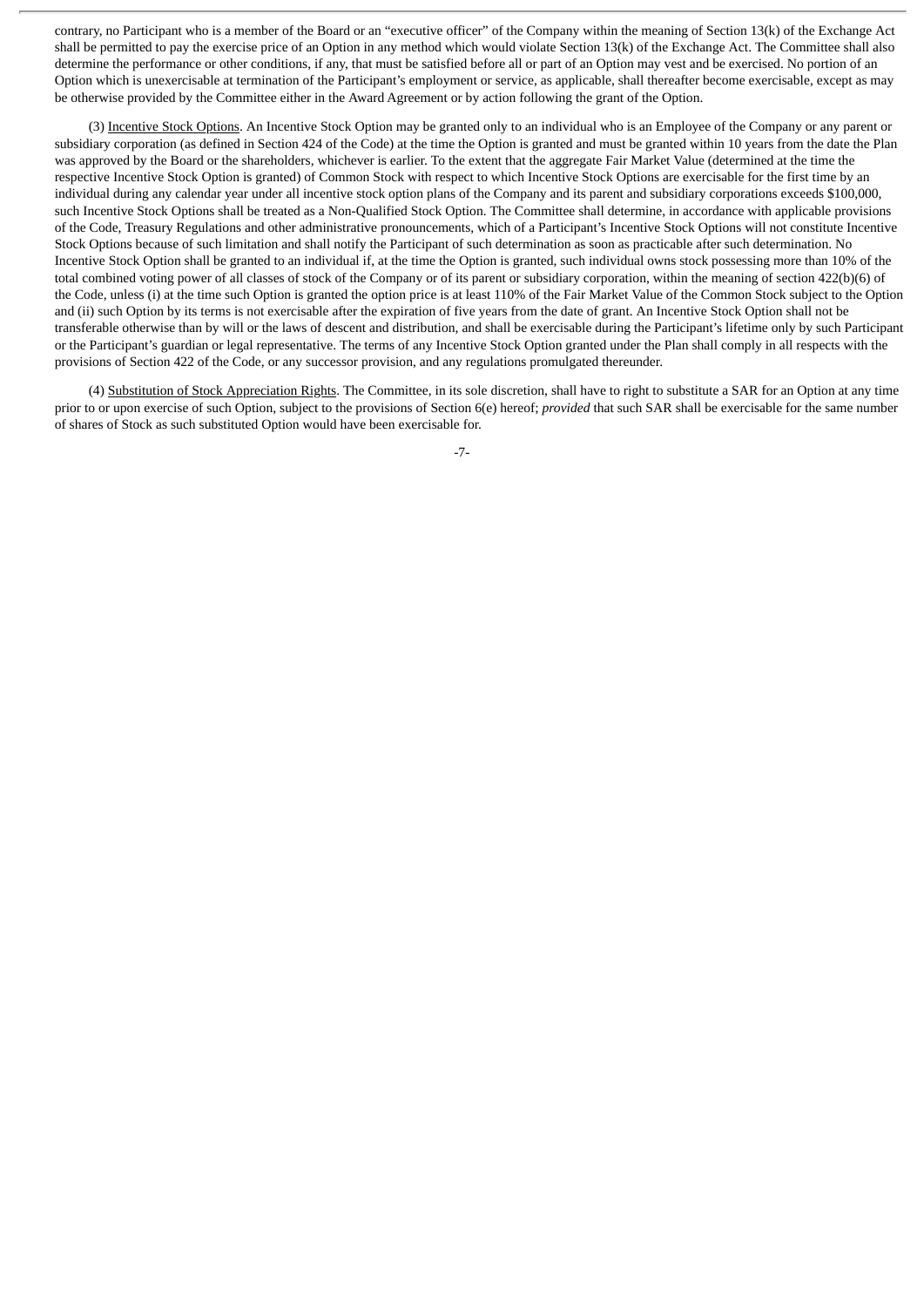#### (b) Restricted Stock.

Subject to the provisions of the Plan, the Committee shall have the authority to determine the Participants to whom Restricted Stock shall be granted, the number of Shares of Restricted Stock to be granted to each such Participant, the duration of the Restricted Period during which, and the conditions, including the Performance Criteria or other specified criteria, including the passage of time, if any, under which the Restricted Stock may vest or be forfeited to the Company, and the other terms and conditions of such Awards. However, except as provided in Section 6(b)(3) with respect to waivers, (i) the minimum Restricted Period for a Restricted Stock Award the vesting of which is based on the achievement of Performance Criteria shall not be less than one year and (ii) the minimum Restricted Period for a Restricted Stock Award the vesting of which is based solely on the passage of time shall not be less than three years.

(1) Dividends. Dividends paid on Restricted Stock may be paid directly to the Participant, may be subject to risk of forfeiture and/or transfer restrictions during any period established by the Committee or sequestered and held in a bookkeeping cash account (with or without interest) or reinvested on an immediate or deferred basis in additional shares of Common Stock, which credit or shares may be subject to the same restrictions as the underlying Award or such other restrictions, all as determined by the Committee in its discretion, as provided in the Award Agreement.

(2) Registration. Any Restricted Stock may be evidenced in such manner as the Committee shall deem appropriate, including, without limitation, book-entry registration or issuance of a stock certificate or certificates. In the event any stock certificate is issued in respect of Restricted Stock granted under the Plan, such certificate shall be registered in the name of the Participant and shall bear an appropriate legend referring to the terms, conditions, and restrictions applicable to such Restricted Stock.

(3) Forfeiture and Restrictions Lapse. Except as otherwise determined by the Committee or the terms of the Award Agreement, upon a Participant's termination of employment or service (as determined under criteria established by the Committee) for any reason during the applicable Restricted Period, all Restricted Stock shall be forfeited by the Participant and re-acquired by the Company. The Committee may, upon or in connection with a Qualifying Event, waive in whole or in part any or all remaining restrictions with respect to such Participant's Restricted Stock; provided, however, if the Award is intended to qualify as performance based compensation under Section 162(m) of the Code, such waiver may be only in compliance with the requirements of Section 162(m) of the Code. Unrestricted Shares, evidenced in such manner as the Committee shall deem appropriate, shall be issued to the holder of Restricted Stock promptly after the applicable restrictions have lapsed or otherwise been satisfied.

(4) Restrictions. Restricted Stock shall be subject to such restrictions on transferability and other restrictions as the Committee may impose (including, without limitation, restrictions on the right to vote Restricted Stock or the right to receive dividends on the Restricted Stock). These restrictions may lapse separately or in combination at such times, pursuant to such circumstances, in such installments, or otherwise, as the Committee determines at the time of the grant of the Award or thereafter. During the Restricted Period, Restricted Stock will be subject to such limitations on transfer as necessary to comply with Section 83 of the Code.

-8-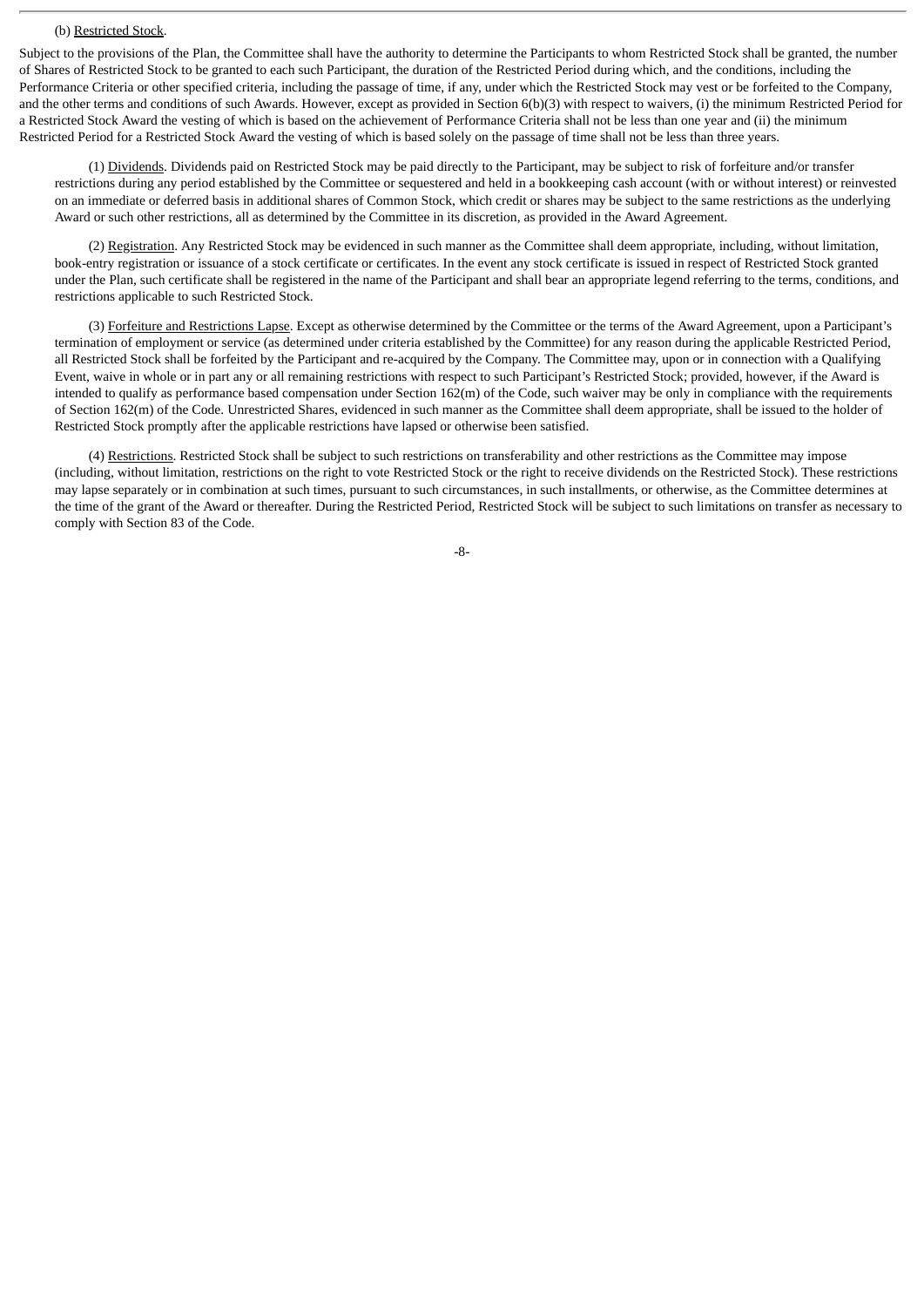#### (c) Performance Awards.

The Committee shall have the authority to determine the Participants who shall receive a Performance Award, which shall be denominated as a cash amount at the time of grant and confer on the Participant the right to receive all or part of such Award upon the achievement of such performance goals (based on the Performance Criteria or any other specified criteria) during such performance periods as the Committee shall establish with respect to the Award. However, except as provided in Section  $6(c)(3)$  with respect to waivers, the minimum performance period shall not be less than one year. The Committee, in its discretion, may determine whether an Award is to qualify as performance-based compensation as described in Section 162(m) (4) (C) of the Code.

(1) Terms and Conditions. Subject to the terms of the Plan and any applicable Award Agreement, the Committee shall determine the performance goals to be achieved during any performance period, the Performance Criteria or other criteria upon which the performance goals are to be based, the length of any performance period and the amount of any Performance Award.

(2) Payment of Performance Awards. Performance Awards may be paid (in cash and/or in Shares, in the sole discretion of the Committee) in a lump sum or in installments following the close of the performance period, or at such later deferral date elected by the Participant, in accordance with procedures established by the Committee with respect to such Award.

(3) Forfeiture and Restrictions Lapse. Except as otherwise determined by the Committee or the terms of the Award Agreement that granted the Performance Award, upon a Participant's termination of employment or service, as applicable (as determined under criteria established by the Committee) for any reason during the applicable Restricted Period, all Performance Awards shall be forfeited by the Participant and re-acquired by the Company. The Committee may, upon or in connection with a Qualifying Event, waive in whole or in part any or all remaining restrictions with respect to such Participant's Performance Award; provided, however, if the Award is intended to qualify as performance based compensation under Section 162(m) of the Code, such waiver may be only in compliance with the requirements of Section 162(m) of the Code. Unrestricted Shares, evidenced in such manner as the Committee shall deem appropriate, shall be issued to the holder of Performance Awards promptly after the applicable restrictions have lapsed or otherwise been satisfied.

#### (d) Phantom Shares.

The Committee shall have the authority to grant Awards of Phantom Shares to Participants upon such terms and conditions as the Committee may determine.

(1) Terms and Conditions. Each Phantom Share Award shall constitute an agreement by the Company to issue or transfer a specified number of Shares or pay an amount of cash equal to the Fair Market Value of a specified number of Shares, or a combination thereof to the Participant in the future, subject to the fulfillment during the

-9-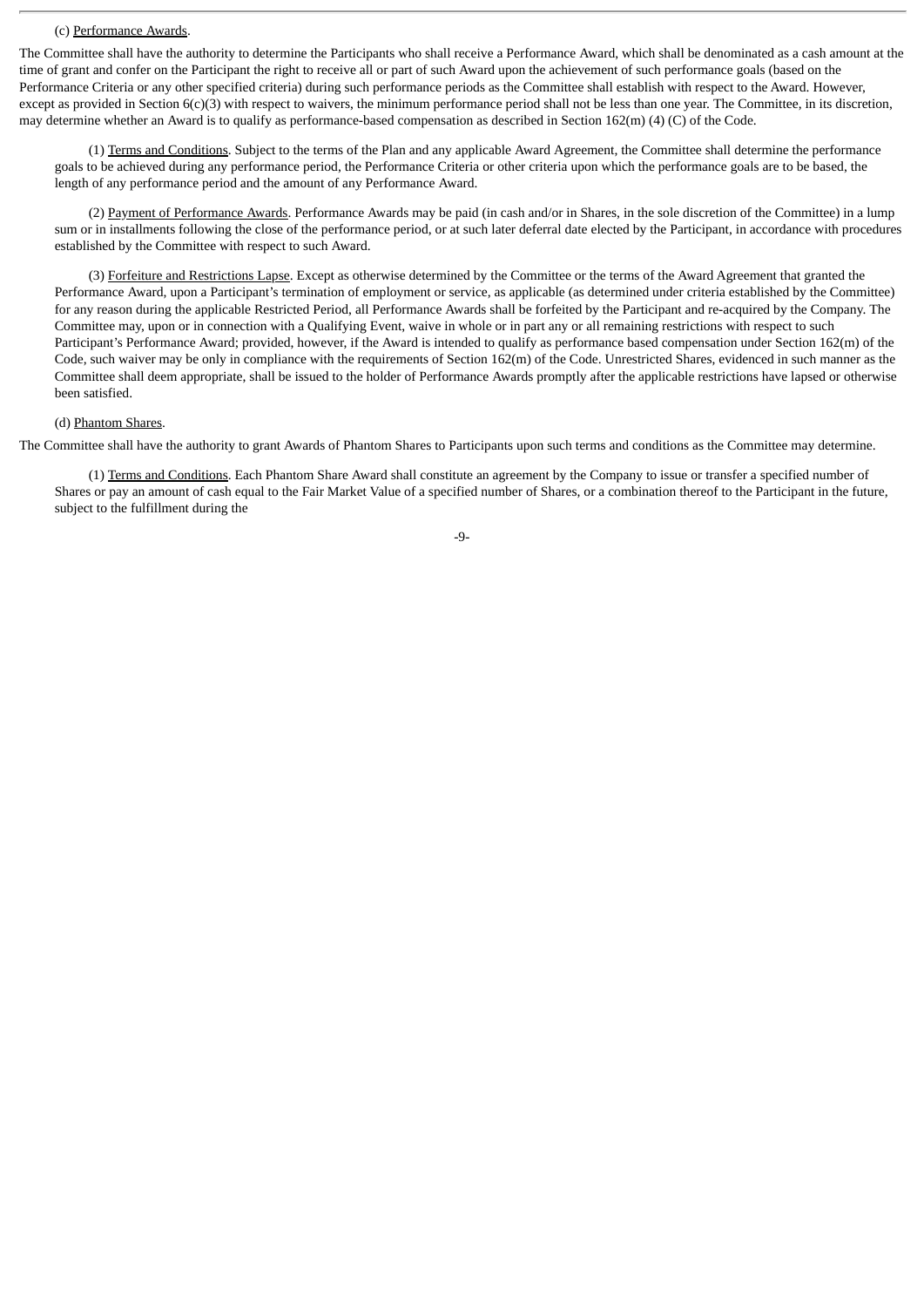Restricted Period of such conditions, including those linked to the Performance Criteria or other specified criteria, including the passage of time, if any, as the Committee may specify at the date of grant. During the Restricted Period, the Participant shall not have any right to transfer any rights under the subject Award, shall not have any rights of ownership in the Phantom Shares and shall not have any right to vote such shares.

(2) Dividend Equivalents. Any Phantom Share award may provide, in the discretion of the Committee, that any or all dividends or other distributions paid on Shares during the Restricted Period be credited in a cash bookkeeping account (with or without interest) or that equivalent additional Phantom Shares be awarded, which account or Phantom Shares may be subject to the same restrictions as the underlying Award or such other restrictions as the Committee may determine.

(3) Forfeiture and Restrictions Lapse. Except as otherwise determined by the Committee or set forth in the Award Agreement, upon a Participant's termination of employment or service (as determined under criteria established by the Committee) for any reason during the applicable Restricted Period, all Phantom Shares shall be forfeited by the Participant. The Committee may, upon or in connection with a Qualifying Event, waive in whole or in part any or all remaining restrictions with respect to such Participant's Phantom Shares; provided, however, if the Award is intended to qualify as performance based compensation under Section 162(m) of the Code, such waiver may be only in compliance with the requirements of Section 162(m) of the Code.

(4) Payment of Phantom Shares. Phantom Shares may be paid (in cash and/or in Shares, in the sole discretion of the Committee) in a lump sum or in installments following the close of the Restricted Period, or at such later deferral date elected by the Participant, in accordance with procedures established by the Committee with respect to such Award.

#### (e) SARs.

Subject to the provisions of the Plan, the Committee shall have the authority to determine Participants to whom SARs shall be granted, the number of Shares to be covered by each SAR, the exercise price and the conditions and limitations applicable to the exercise of the SAR, including the following terms and conditions and such additional terms and conditions, as the Committee shall determine, that are not inconsistent with the provisions of the Plan. A SAR may be granted (a) in connection and simultaneously with the grant of an Option, (b) with respect to a previously granted Option, or (c) independent of an Option.

(1) Exercise Price. The exercise price per SAR shall be determined by the Committee at the time the SAR is granted, but shall not be less than the Fair Market Value per Share on the effective date of such grant.

(2) Time of Exercise. The Committee shall determine and provide in the Award Agreement the time or times at which a SAR may be exercised in whole or in part.

-10-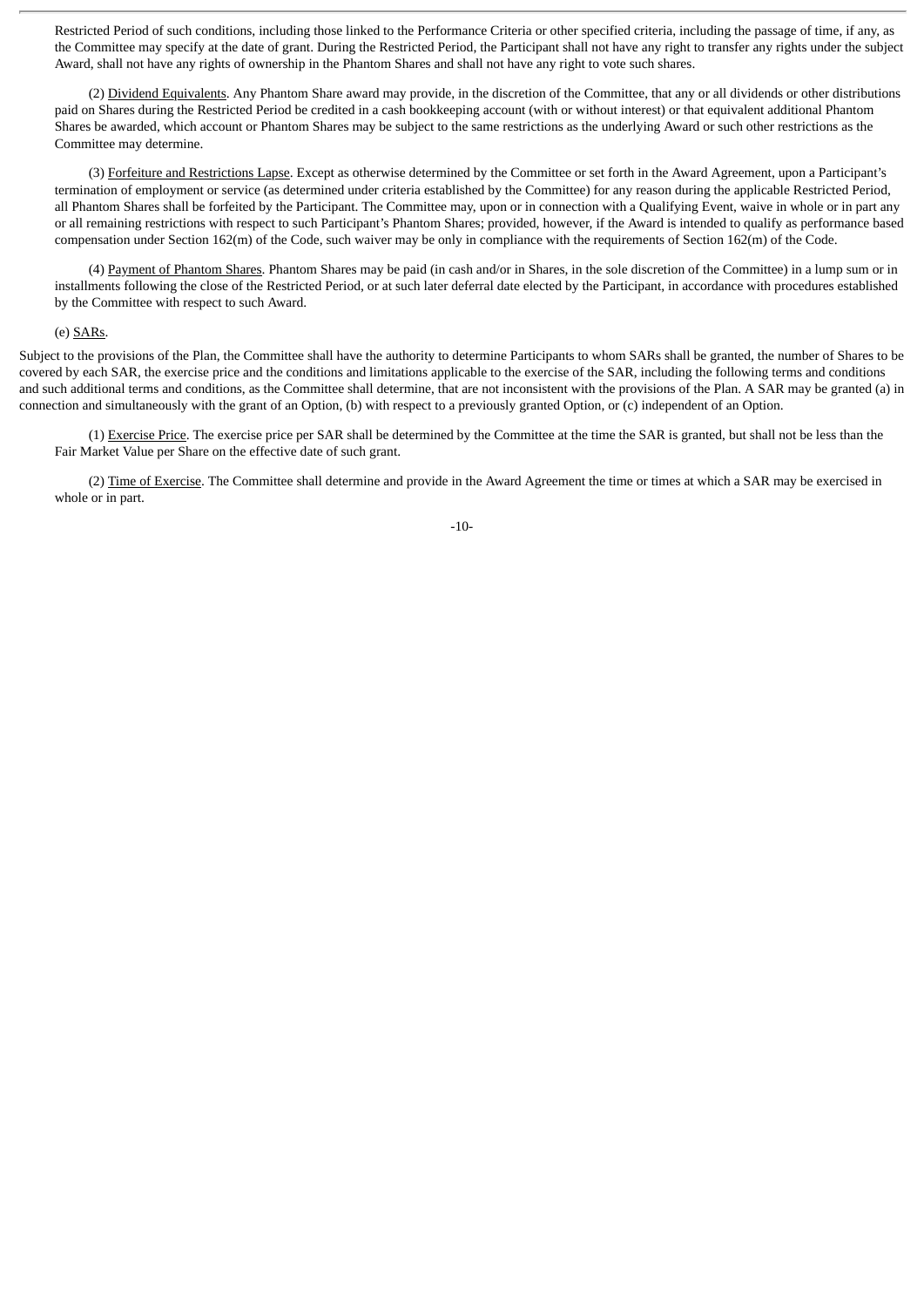(3) Method of Payment. The Committee shall determine, in its discretion, whether the SAR shall be paid in cash, shares of Common Stock or a combination of the two.

### (f) Stock Payments.

Stock Payments may be awarded in such amount and may be based upon such Performance Criteria or other specific criteria, if any, determined appropriate by the Committee, determined on the date such Stock Payment is made or on any date thereafter.

#### (g) Substitute Awards.

Awards may be granted under the Plan in substitution of similar awards held by individuals who become Employees, Consultants or Directors as a result of a merger, consolidation or acquisition by the Company or a Subsidiary of another entity or the assets of another entity. Such substitute awards may have exercise prices less than the Fair Market Value of a Share on the date of such substitution.

# (h) General.

(1) Awards May Be Granted Separately or Together. Awards may, in the discretion of the Committee, be granted either alone or in addition to, in tandem with, any other Award granted under the Plan or any award granted under any other plan of the Company or any Subsidiary. Awards granted in addition to or in tandem with other Awards or awards granted under any other plan of the Company or any Subsidiary may be granted either at the same time as or at a different time from the grant of such other Awards or awards.

#### (2) Limits on Transfer of Awards.

(A) Except as provided in paragraph (C) below, each Award, and each right under any Award, shall be exercisable only by the Participant during the Participant's lifetime, or if permissible under applicable law, by the Participant's guardian or legal representative as determined by the Committee.

(B) Except as provided in paragraph (C) below, no Award and no right under any such Award may be assigned, alienated, pledged, attached, sold or otherwise transferred or encumbered by a Participant otherwise than by will or by the laws of descent and distribution, and any such purported prohibited assignment, alienation, pledge, attachment, sale, transfer or encumbrance shall be void and unenforceable against the Company or any Subsidiary.

(C) To the extent specifically approved in writing by the Committee, an Award (other than an Incentive Stock Option) may be transferred to immediate family members or related family trusts, limited partnerships or similar entities or other Persons on such terms and conditions as the Committee may establish or approve.

-11-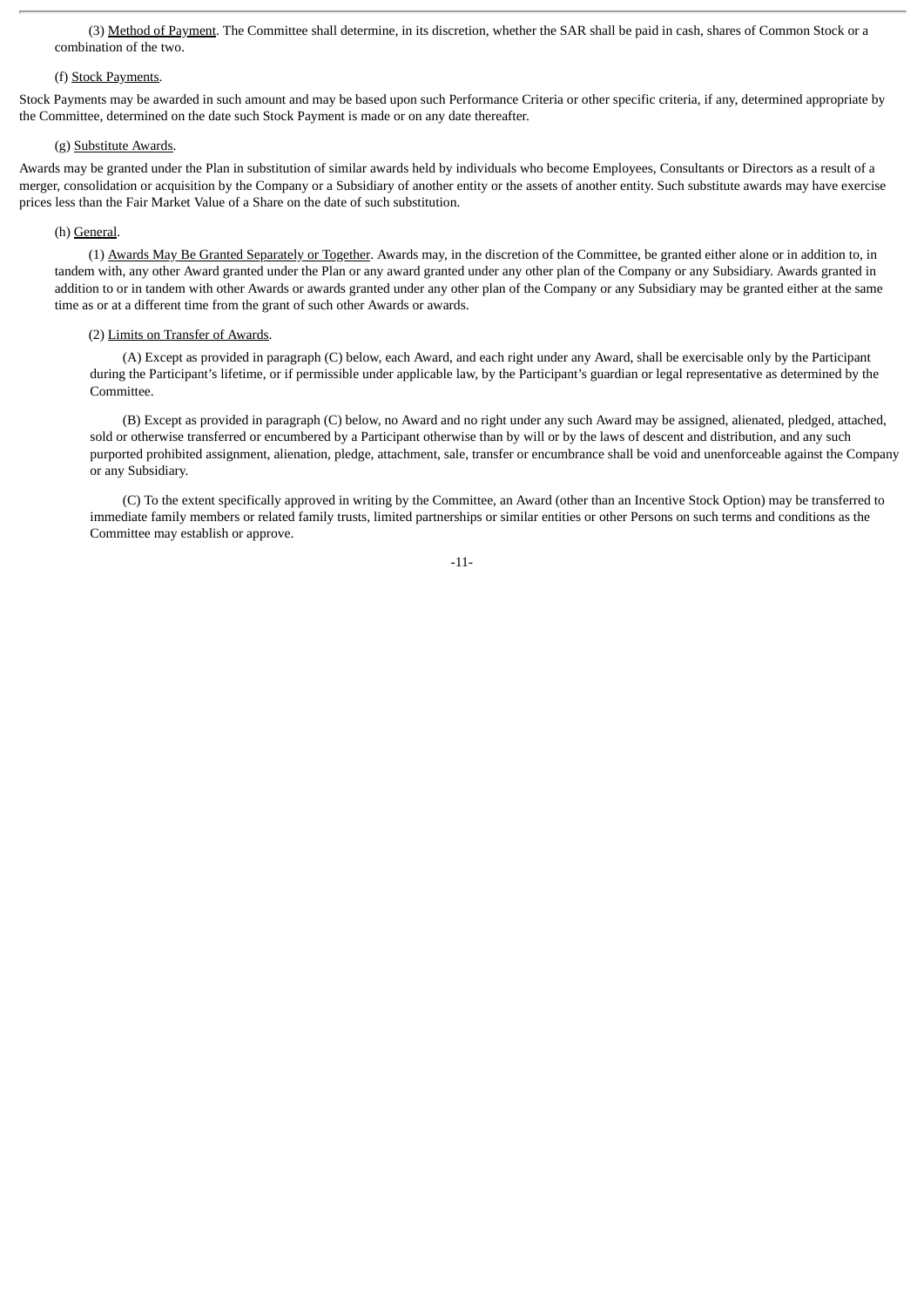(3) Terms of Awards. The term of each Award shall be for such period as may be determined by the Committee; provided, that in no event shall the term of any Award exceed a period of 10 years from the date of its grant.

(4) Share Certificate. All certificates for Shares or other securities of the Company or any Subsidiary delivered under the Plan pursuant to any Award or the exercise thereof shall be subject to such stop transfer orders and other restrictions as the Committee may deem advisable under the Plan or the rules, regulations, and other requirements of the SEC, any stock exchange upon which such Shares or other securities are then listed, and any applicable federal or state laws, and the Committee may cause a legend or legends to be put on any such certificates to make appropriate reference to such restrictions.

(5) Consideration for Grants. Awards may be granted for no cash consideration or for such consideration as the Committee determines including, without limitation, such minimal cash consideration as may be required by applicable law.

(6) Delivery of Shares or other Securities and Payment by Participant of Consideration. No Shares or other securities shall be delivered pursuant to any Award until payment in full of any amount required to be paid pursuant to the Plan or the applicable Award Agreement (including, without limitation, any exercise price or tax withholding) is received by the Company. Such payment may be made by such method or methods and in such form or forms as the Committee shall determine, including, without limitation, cash, Shares, other securities, other Awards or other property, withholding of Shares, cashless exercise with simultaneous sale, or any combination thereof, provided that the combined value, as determined by the Committee, of all cash and cash equivalents and the Fair Market Value of any such Shares or other property so tendered to the Company, as of the date of such tender, is at least equal to the full amount required to be paid pursuant to the plan or the applicable Award Agreement to the Company.

# (i) Performance Based Compensation.

The Committee shall determine which Awards are intended by the Committee to qualify as "performance-based compensation" as described in Section 162(m)(4) (C) of the Code. The Committee shall establish performance goals applicable to those Awards based upon the attainment of such target levels of one or more of the Performance Criteria, over one or more periods of time, which may be of varying and overlapping durations, as the Committee may select. The Performance Criteria shall be subject to adjustment for changes in accounting standards required by the Financial Accounting Standards Board after the goal is established, and, to the extent provided for in the Award Agreement, shall be subject to adjustment for specified significant extraordinary items or events. In this regard, performance goals based on stock price shall be proportionately adjusted for any changes in the price due to a stock split. Performance Criteria may be absolute, relative to one or more other companies, or relative to one

-12-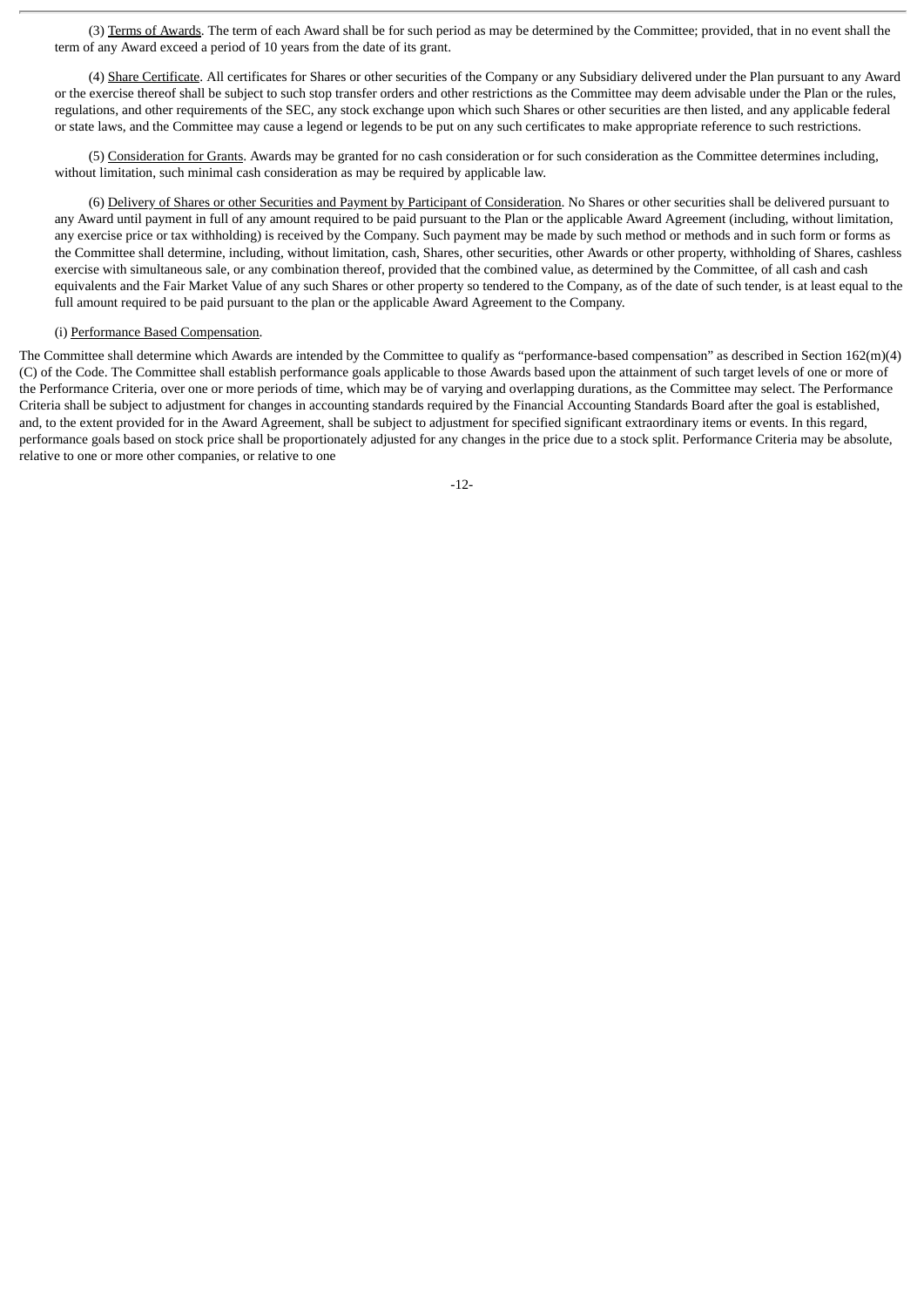or more indexes, and may be contingent upon future performance of the Company or any Subsidiary, division, unit or product line thereof. A performance goal need not be based upon an increase or positive result under a Performance Criteria and could, for example, be based upon limiting economic losses or maintaining the status quo. Which Performance Criteria to be used with respect to any grant, and the weight to be accorded thereto if more than one factor is used, shall be determined by the Committee, in its sole discretion, at the time of grant. To the extent necessary to comply with the qualified performance-based compensation requirements of Section 162(m)(4)(C) of the Code, following the completion of each specified performance period, the Committee shall certify in writing whether the applicable performance goals have been achieved for such performance period. In determining the amount earned by a Participant, the Committee shall have the right to reduce or eliminate (but not to increase) the amount payable at a given level of performance to take into account additional factors that the Committee may deem relevant to the assessment of individual or corporate performance for the performance period. Notwithstanding any other provision of the Plan, any Award which is intended to constitute qualified performance-based compensation shall be subject to any additional limitations set forth in Section 162(m) of the Code (including any amendment to Section 162(m) of the Code) or any regulations or rulings issued thereunder that are requirements for qualification as qualified performance-based compensation as described in Section 162(m)(4)(C) of the Code, and the Plan shall be deemed amended to the extent necessary to conform to such requirements.

#### **SECTION 7. Amendment and Termination.**

Except to the extent prohibited by applicable law and unless otherwise expressly provided in an Award Agreement or in the Plan:

(1) Amendments to the Plan. The Board or the Committee may amend, alter, suspend, discontinue, or terminate the Plan without the consent of any stockholder, Participant, other holder or beneficiary of an Award, or other Person; provided, however, notwithstanding any other provision of the Plan or any Award Agreement, without the approval of the stockholders of the Company no such amendment, alteration, suspension, discontinuation, or termination shall be made that would (i) increase the total number of Shares that may be issued under the Plan, except as provided in Section 4(c) of the Plan, or (ii) permit the exercise price of any outstanding Option or SAR that is "underwater" to be reduced or for an "underwater" Option or SAR to be cancelled and replaced with a new Award.

(2) Amendments to Awards. Subject to Paragraph (1) above and Section 3(b), the Committee may waive any conditions or rights under, amend any terms of, or alter any Award theretofore granted, provided no change in any Award shall adversely affect the rights of a Participant under the Award without the consent of such Participant. Notwithstanding the foregoing, with respect to any Award intended to qualify as performance-based compensation under Section 162(m) of the Code, no adjustment other than an acceleration of vesting or payment upon the Participant's death, disability or change of control of the Company, shall be authorized to the extent such adjustment would cause the Award to fail to so qualify.

-13-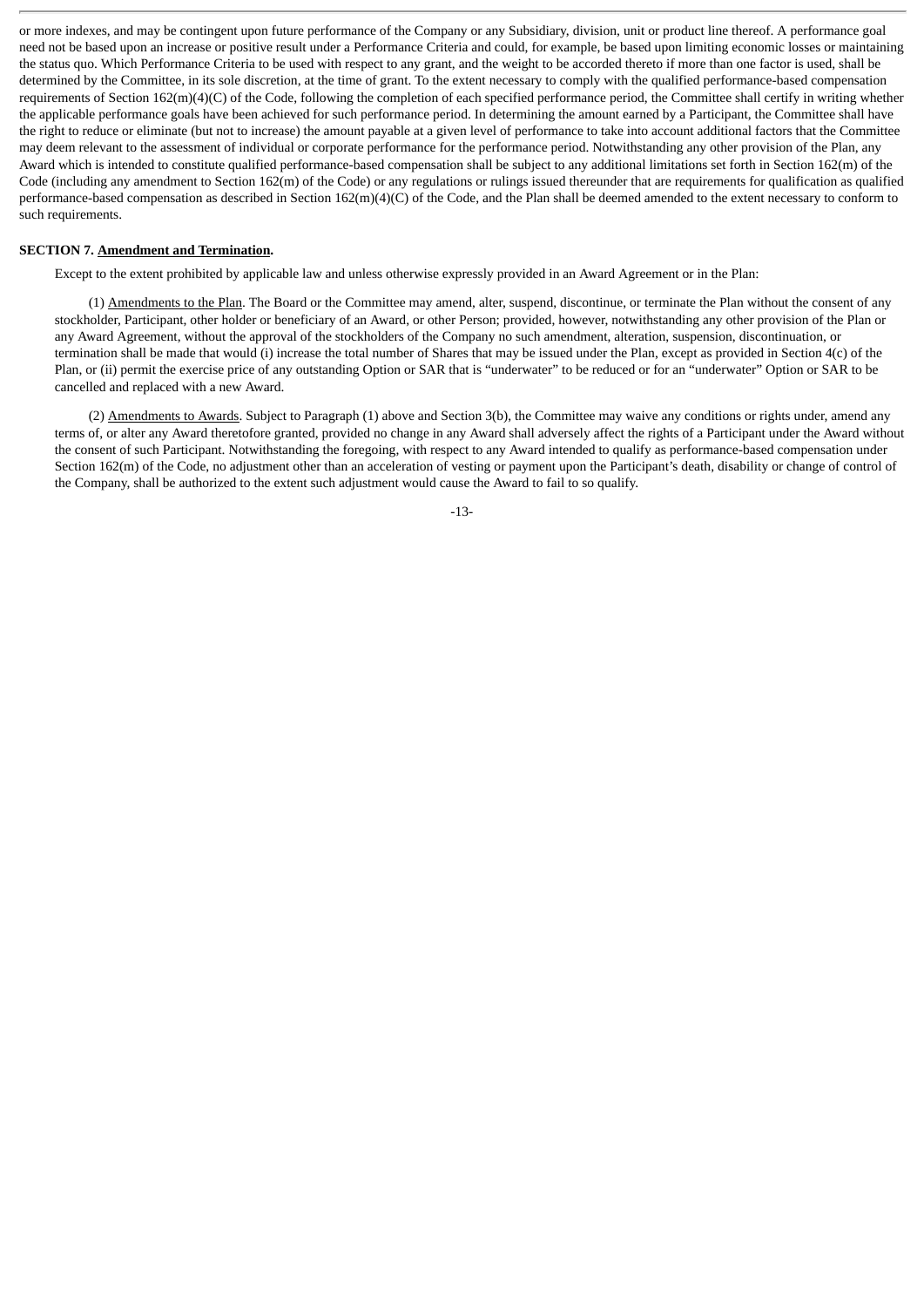# **SECTION 8. General Provisions.**

# (a) No Rights to Awards.

No Participant or other Person shall have any claim to be granted any Award, there is no obligation for uniformity of treatment of Participants, or holders or beneficiaries of Awards and the terms and conditions of Awards need not be the same with respect to each recipient.

#### (b) Tax Withholding.

The Company or any Subsidiary is authorized to withhold from any Award, from any payment due or transfer made under any Award or from any compensation or other amount owing to a Participant the amount (in cash, Shares, or other property) of any applicable taxes required to be withheld by the Company or Subsidiary in respect of the Award, its exercise, the lapse of restrictions thereon, or any payment or transfer under the Award and to take such other action as may be necessary in the opinion of the Company to satisfy all of its obligations for the payment of such taxes. In addition, the Committee may provide, in an Award Agreement, that the Participant may direct the Company to satisfy such Participant's tax withholding obligations through the withholding of Shares otherwise to be acquired upon the exercise or payment of such Award, but only to the extent such withholding does not cause a charge to the Company's financial earnings.

#### (c) No Right to Employment or Retention.

The grant of an Award shall not be construed as giving a Participant the right to be retained in the employ of the Company or any Subsidiary or under any other service contract with the Company or any Subsidiary, or to remain on the Board. Further, the Company or a Subsidiary may at any time dismiss a Participant from employment or terminate any contractual agreement or relationship with any Consultant, free from any liability or any claim under the Plan, with or without cause, unless otherwise expressly provided in the Plan, in any Award Agreement or any other agreement or contract between the Company or a Subsidiary and the affected Participant. If a Participant's employer ceases to be a Subsidiary, such Participant shall be deemed to have terminated employment for purposes of the Plan, unless specifically provided otherwise in the Award Agreement.

#### (d) Unusual Transactions or Events.

In the event of any distribution (whether in the form of cash, Shares, other securities, or other property), recapitalization, reorganization, merger, spin-off, combination, repurchase, or exchange of Shares or other securities of the Company, or other similar corporate transaction or event or any unusual or nonrecurring transactions or events affecting the Company, any affiliate of the Company, or the financial statements of the Company or any affiliate, or of changes in applicable laws, regulations or accounting principles, and whenever the Committee determines that action is appropriate in order to prevent the dilution or enlargement of the benefits or potential benefits intended to be made available under the Plan or with respect to any Award under the Plan, to facilitate such transactions or events or to give effect to such changes in laws, regulations or principles, the Committee, in its sole discretion and on such terms and conditions as it deems appropriate, either by amendment of the terms of any outstanding Awards or by action taken prior to the occurrence of such transaction or event and either automatically or upon the Participant's request, is hereby authorized to take any one or more of the following actions:

-14-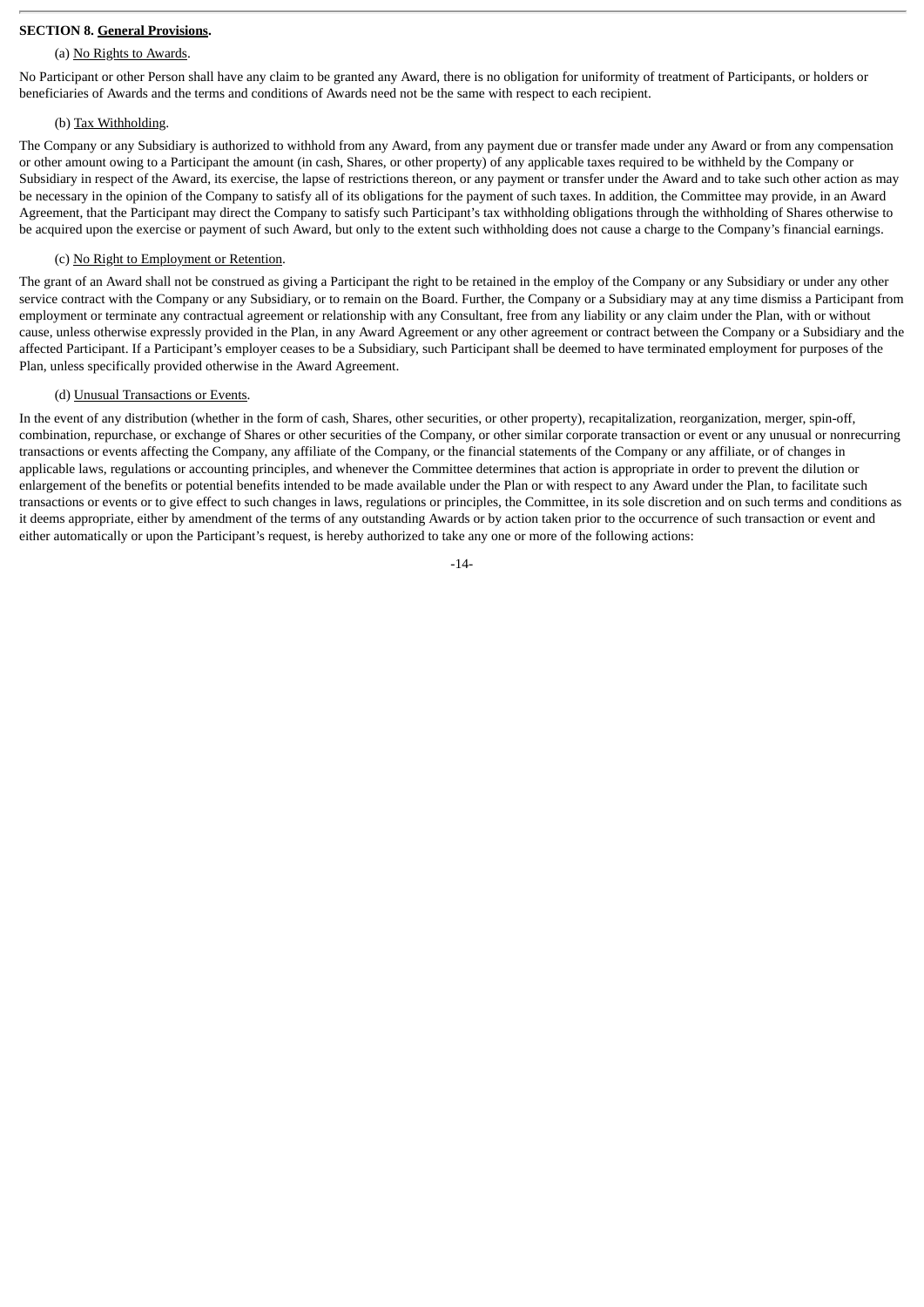(1) To provide for either (A) termination of any such Award in exchange for an amount of cash, if any, equal to the amount that would have been attained upon the exercise of such Award or realization of the Participant's rights (and, for the avoidance of doubt, if as of the date of the occurrence of the transaction or event described in this Section 8(d) the Committee determines in good faith that no amount would have been attained upon the exercise of such Award or realization of the Participant's rights, then such Award may be terminated by the Company without payment) or (B) the replacement of such Award with other rights or property selected by the Committee in its sole discretion;

(2) To provide that such Award be assumed by the successor or survivor corporation, or a parent or subsidiary thereof, or shall be substituted for by similar options, rights or awards covering the stock of the successor or survivor corporation, or a parent or subsidiary thereof, with appropriate adjustments as to the number and kind of shares and prices; and

(3) To make adjustments in the number and type of shares of common Stock (or other securities or property) subject to outstanding Awards, and in the number and kind of outstanding Awards and/or in the terms and conditions of (including the grant or exercise price), and the criteria included in, outstanding Awards and Awards which may be granted in the future;

(4) To provide that such Award shall be exercisable or payable or fully vested with respect to all shares covered thereby, notwithstanding anything to the contrary in the Plan or the applicable Award Agreement; and

(5) To provide that the Award cannot vest, be exercised or become payable after such event.

#### (e) Governing Law.

The validity, construction, and effect of the Plan and any rules and regulations relating to the Plan shall be determined in accordance with the laws of the State of Texas and applicable federal law.

# (f) Severability.

If any provision of the Plan or any Award is or becomes or is deemed to be invalid, illegal, or unenforceable in any jurisdiction or as to any Person or Award, or would disqualify the Plan or any Award under any law deemed applicable by the Committee, such provision shall be construed or deemed amended to conform to the applicable laws, or if it cannot be construed or deemed amended without, in the determination of the Committee, materially altering the intent of the Plan or the Award, such provision shall be stricken as to such jurisdiction, Person or Award and the remainder of the Plan and any such Award shall remain in full force and effect.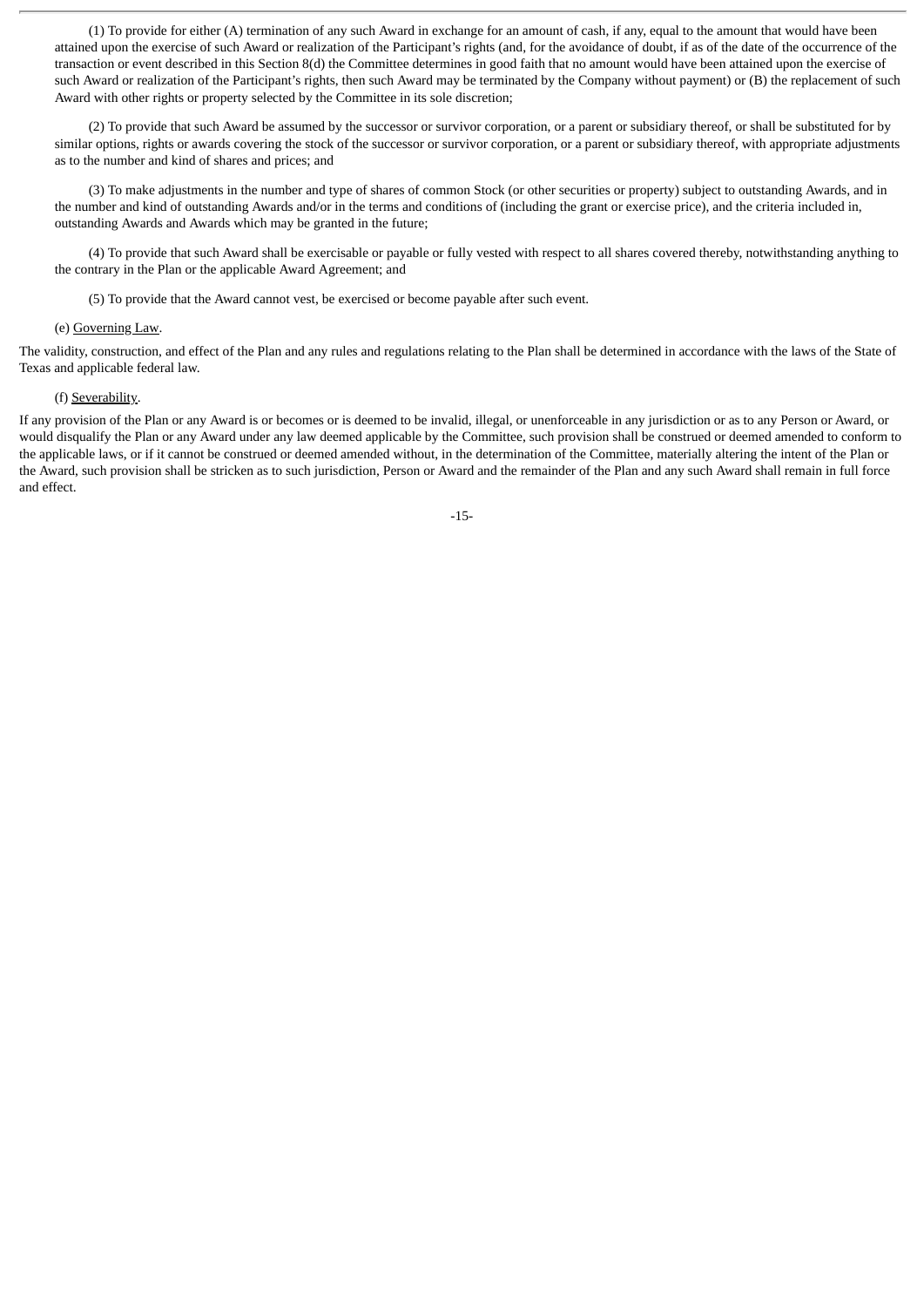#### (g) Other Laws.

The Committee may refuse to issue or transfer any Shares or other consideration under an Award, permit the exercise of an Award and/or the satisfaction of its tax withholding obligation in the manner elected by the Participant, holder or beneficiary if, acting in its sole discretion, it determines that the issuance of transfer or such Shares or such other consideration, the manner of exercise or satisfaction of the tax withholding obligation might violate any applicable law or regulation, including without limitation, the Sarbanes-Oxley Act, or entitle the Company to recover the same under Section 16(b) of the Exchange Act, and any payment tendered to the Company by a Participant, other holder or beneficiary in connection with the exercise of such Award shall be promptly refunded or refused, as the case may be, to the relevant Participant, holder or beneficiary.

#### (h) No Trust or Fund Created.

Neither the Plan nor the Award shall create or be construed to create a trust or separate fund of any kind or a fiduciary relationship between the Company or any Subsidiary and a Participant or any other Person. To the extent that any Person acquires a right to receive payments from the Company or any Subsidiary pursuant to an Award, such right shall be no greater than the right of any general unsecured creditor of the Company or any Subsidiary.

# (i) No Fractional Shares.

No fractional Shares shall be issued or delivered pursuant to the Plan or any Award, and the Committee shall determine whether cash, other securities, or other property shall be paid or transferred in lieu of any fractional Shares or whether such fractional Shares or any rights thereto shall be cancelled, terminated, or otherwise eliminated.

#### (j) Headings.

Headings are given to the Section and subsections of the Plan solely as a convenience to facilitate reference. Such headings shall not be deemed in any way material or relevant to the construction or interpretation of the plan or any provision thereof.

# **SECTION 9. Effective Date of Plan.**

The Plan shall become effective as of the later of the date (i) it is approved by the stockholders of the Company and (ii) the merger between National-Oilwell Inc. and Varco International Inc. is effective. No Awards may be made prior to the effective date of the Plan.

## **SECTION 10. Forfeiture in Certain Circumstances ("Clawback").**

The Committee may, at its sole discretion, terminate any Award if it determines that the recipient of the Award has engaged in material misconduct. For purposes of this Clawback provision, material misconduct includes conduct adversely affecting the Company's financial condition, results of operations, or conduct which constitutes fraud or theft of Company assets, any of which require the Company to make a restatement of its reported financial statements. The Committee may also specify other conduct requiring the Company to make a restatement of its

-16-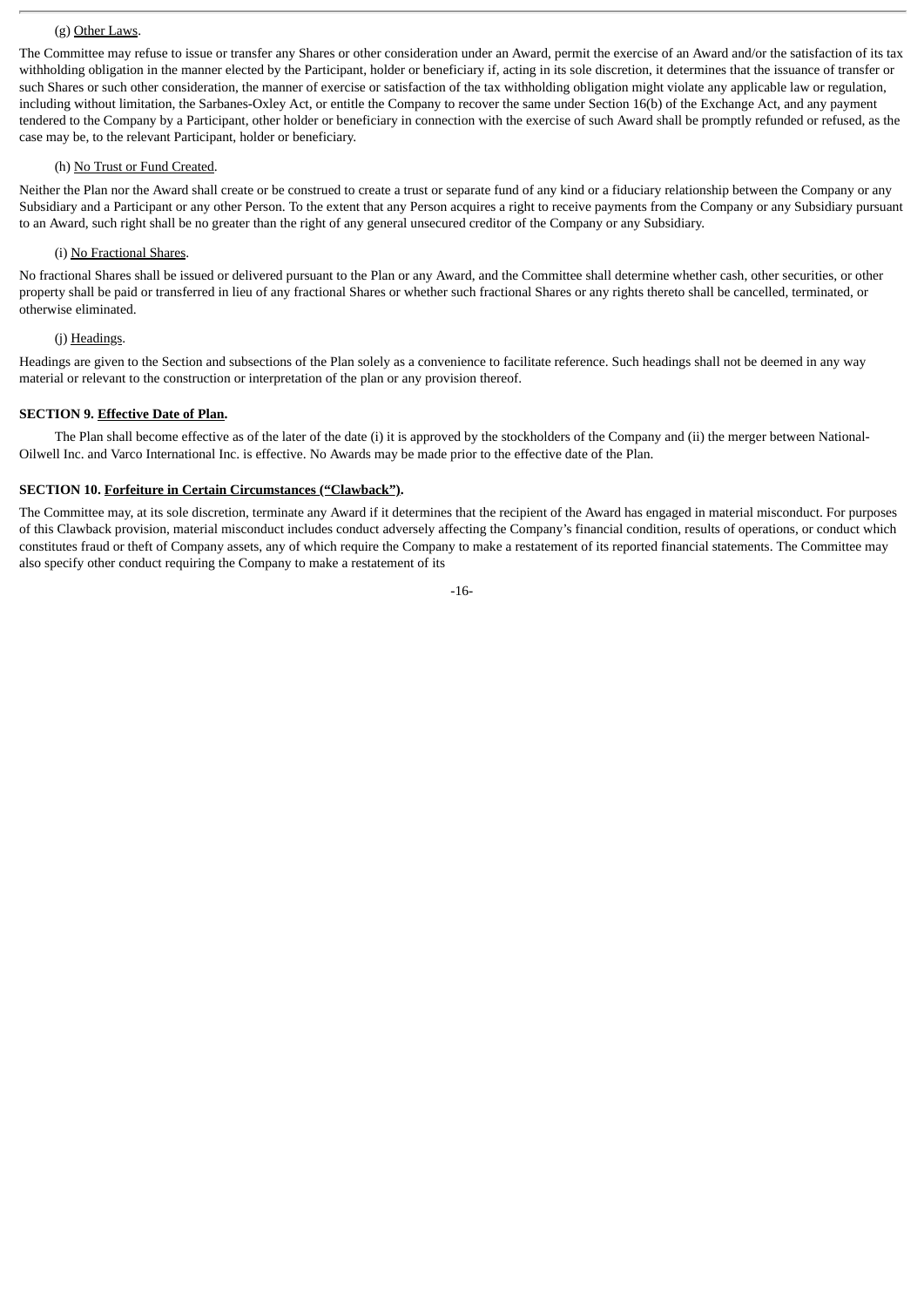publicly reported financial statements as constituting material misconduct in future Award Agreements. If any material misconduct results in any error in financial information used in the determination of compensation paid to the recipient of an Award and the effect of such error is to increase the payment amount pursuant to an Award, the Committee may also require the recipient to reimburse the Company for all or a portion of such increase in compensation provided in connection with any such Award. In addition, if there is a material restatement of the Company's financial statements that affects the financial information used to determine the compensation paid to the recipient of the Award, then the Committee may take whatever action it deems appropriate to adjust such compensation.

# **SECTION 11. Term of the Plan.**

No Award shall be granted under the Plan after September 13, 2014, which is the 10th anniversary of the date this Plan was first adopted by the Board. However, unless otherwise expressly provided in the Plan or in an applicable Award Agreement, any Award granted prior to such termination, and the authority of the Board or the Committee to amend, alter, adjust, suspend, discontinue, or terminate any such Award or to waive any conditions or rights under such Award, shall extend beyond such termination date.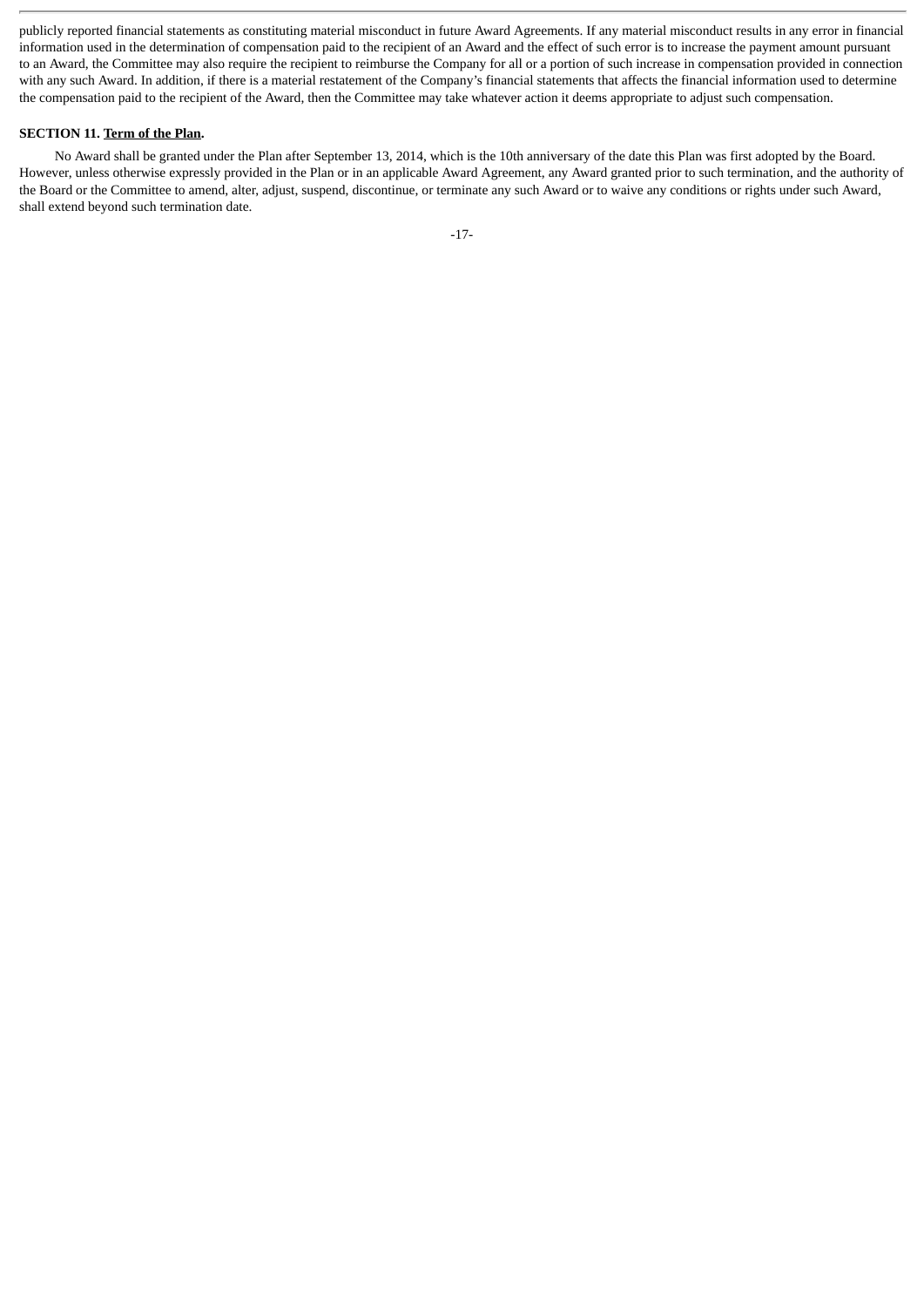#### **NATIONAL OILWELL VARCO, INC.**

#### **ANNUAL INCENTIVE PLAN**

#### **Purpose**

The National Oilwell Varco, Inc. Annual Incentive Plan (the "Plan") is intended to promote the interests of National Oilwell Varco, Inc., a Delaware Corporation, (the "Company") and its shareholders by providing designated Executives with incentive compensation that is correlated with the achievement of specified performance goals. The Plan is intended to provide annual incentive compensation, primarily to Executives who are considered to be "covered employees" within the meaning of Section 162(m)(3) of the Internal Revenue Code of 1986, as amended (the "Code"), that is considered "performance-based compensation" under Code Section 162(m) and thus not subject to the annual compensation deduction limit under Section 162(m).

## **ARTICLE I DEFINITIONS**

For purposes of the Plan, unless the context requires otherwise, the following terms shall have the meanings indicated:

1.1 "Base Salary" means the regular, annual, base salary payable by the Employer for a Performance Period to a Participant for services rendered, but excluding Incentive Compensation payable under the Plan, income derived from stock options, restricted stock awards, fringe benefits, and any bonuses, incentive compensation, special awards or other extraordinary remuneration. The Committee shall stipulate a Participant's Base Salary for purposes of computing Incentive Compensation awarded under the Plan to the Participant.

1.2 "Beneficiary" means the beneficiary or beneficiaries designated to receive any amounts payable under the Plan pursuant to Section 6.2 upon the Participant's death.

1.3 "Board" means the Board of Directors of the Company.

1.4 "Cause" when used in connection with the termination of a Participant's employment, shall mean (i) the Participant's gross negligence or willful misconduct in the performance of Participant's duties with respect to the Company or a Subsidiary or (ii) Participant's final conviction of a misdemeanor involving moral turpitude or a felony.

1.5 "Change of Control" means (i) the Company completes the sale of assets having a gross sales price which exceeds 50% of the consolidated total capitalization of the Company (consolidated total stockholders' equity plus consolidated total long-term debt as determined in accordance with generally accepted accounting principles) as at the end of the last full fiscal quarter prior to the date such determination is made; or (ii) any corporation, person or group within the meaning of Section 13(d)(3) and 14(d)(2) of the Exchange Act, becomes the beneficial owner (within the meaning of Rule 13d-3 under the Exchange Act) of voting securities of the Company representing more than 30% of the total votes eligible to be cast at any election of directors of the Company.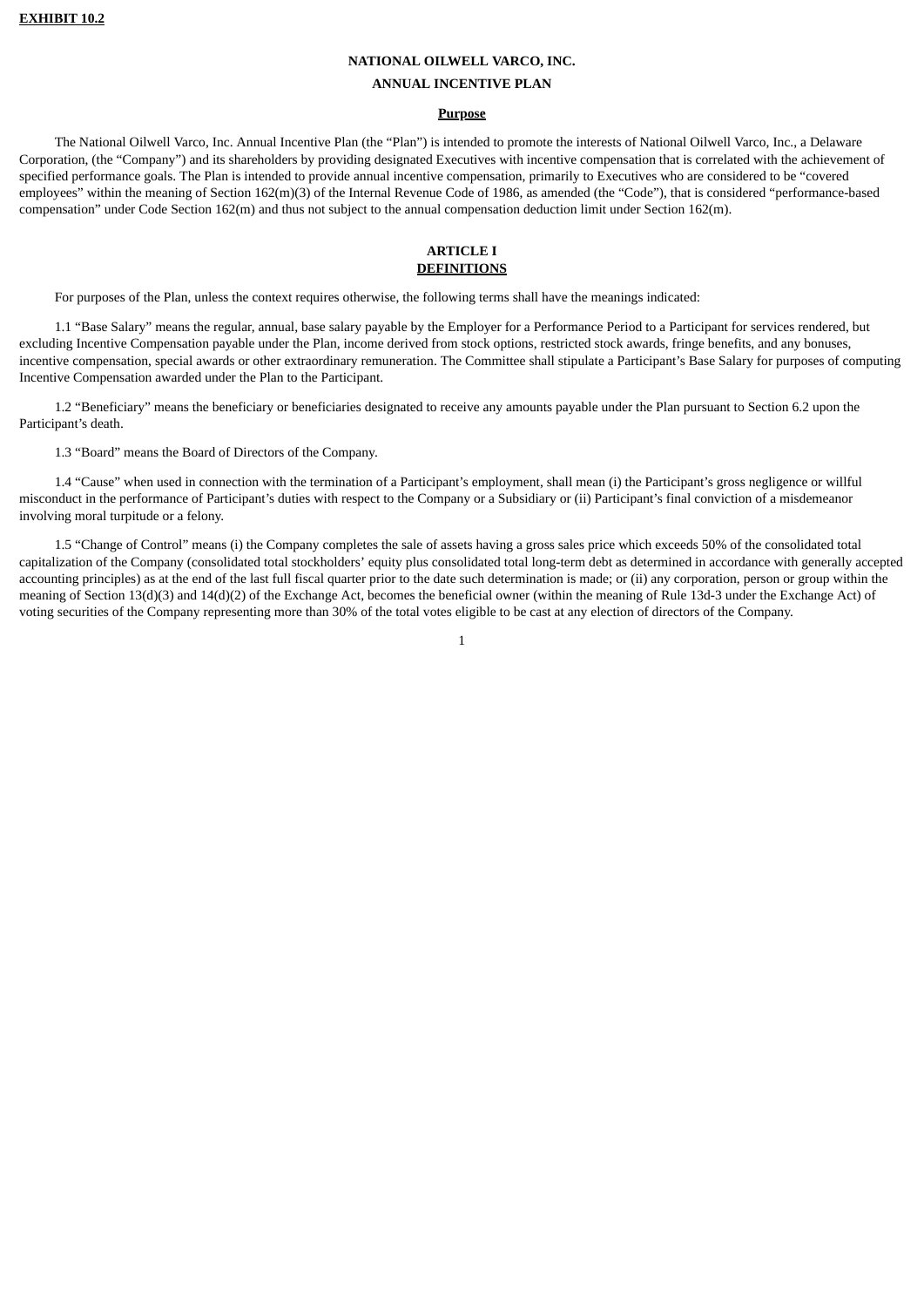Notwithstanding the foregoing provisions of this Section 1.5, to the extent that any payment or acceleration hereunder is subject to Code Section 409A as deferred compensation, the term Change of Control shall mean an event described in the foregoing definition of Change of Control that also constitutes a change in control event as defined in Treasury regulation section 1.409A-3(i)(5).

1.6 "Code" means the Internal Revenue Code of 1986, as amended. References herein to any Section of the Code shall also refer to any successor provision thereof, and the regulations and other authority issued thereunder by the appropriate governmental authority.

1.7 "Committee" means the Compensation Committee of the Board. The Committee shall be comprised solely of two (2) or more non-employee members of the Board who qualify to administer the Plan as "disinterested directors" under Rule 16b-3 of the Exchange Act, and as "outside directors" under Code Section 162(m).

1.8 "Company" means National Oilwell Varco, Inc., a Delaware corporation, or its successor in interest.

1.9 "Employer" means the Company and any Subsidiary.

1.10 "Exchange Act" means the Securities Exchange Act of 1934, as amended.

1.11 "Executive" means an officer of the Company or a Subsidiary.

1.12 "Incentive Compensation" means the compensation approved by the Committee to be awarded to a Participant for any Performance Period under the Plan.

1.13 "Involuntary Termination" means a Participant's termination from employment with the Employer on or within twelve months following a Change of Control that is either (i) initiated by the Employer for reasons other than Cause, or (ii) initiated by the Participant after (a) a reduction by the Employer of the Participant's authority, duties or responsibilities as in effect immediately prior to the Change of Control (excluding for this purpose (x) an insubstantial reduction of such authorities, duties or responsibilities or an insubstantial reduction of the Participant's offices, titles and reporting requirements, or (y) an isolated, insubstantial and inadvertent action not taken in bad faith and that is remedied by the Employer promptly after receipt of notice thereof given by Participant), (b) a reduction of Participant's Base Salary or total compensation as in effect immediately prior to the Change of Control (total compensation means for this purpose: Base Salary, participation in this Plan, and participation in a long-term incentive plan), or (c) the Participant's transfer, without the Participant's express written consent, to a location which is outside the general metropolitan area in which the Participant's principal place of business immediately prior to the Change of Control may be located or the Employer's requiring the Participant to travel on Employer business to a substantially greater extent than required immediately prior to the Change of Control.

 $\overline{2}$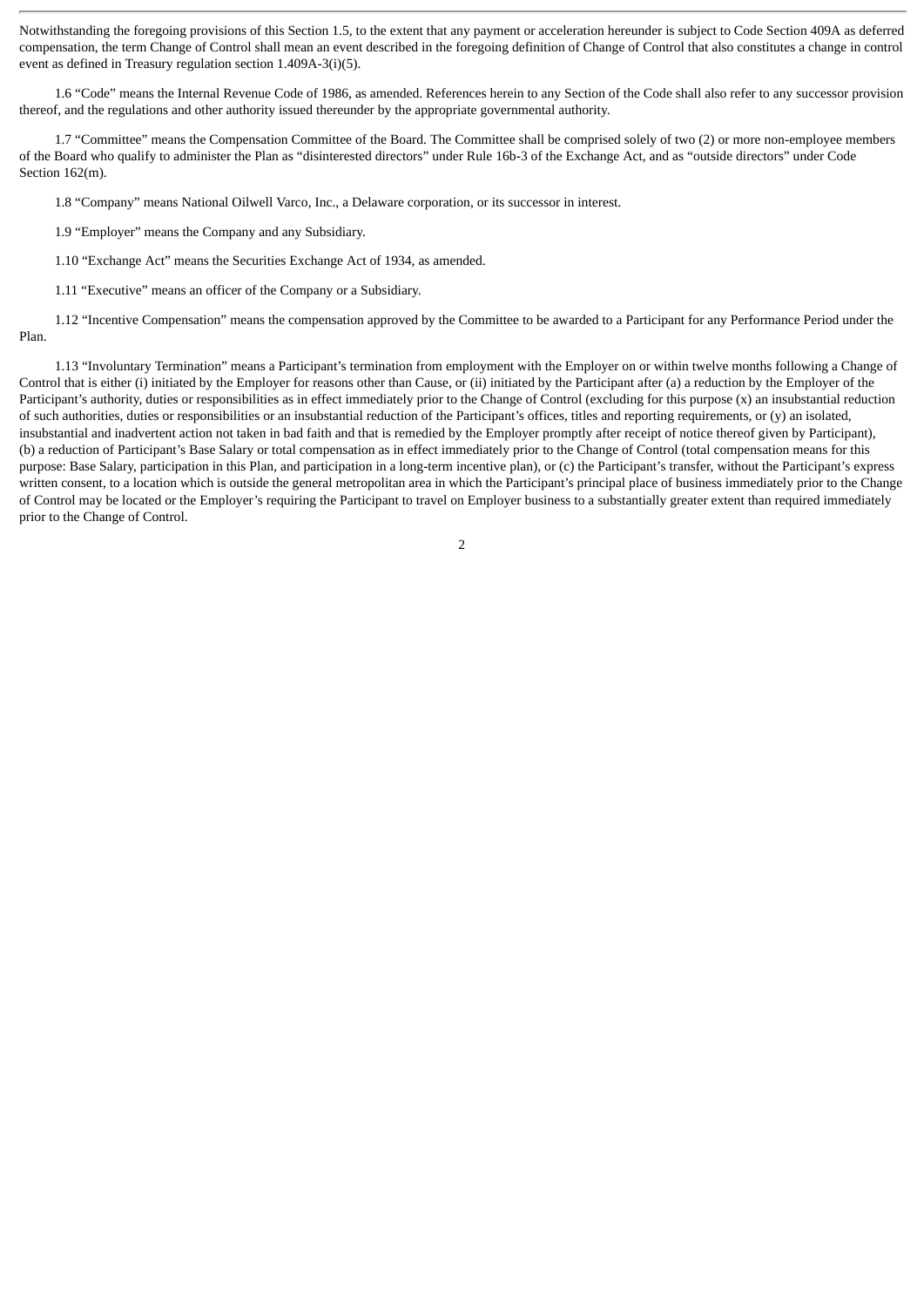1.14 "Participant" means an Executive who is selected by the Committee to participate in the Plan pursuant to Article III for any Performance Period.

1.15 "Performance Criteria" means the business criteria that are specified by the Committee pursuant to Article VII.

1.16 "Performance Goal" means (a) the selected Performance Criteria and (b) the objective goals established relative to such Performance Criteria, as determined by the Committee for any Performance Period.

1.17 "Performance Period" means the Company's fiscal year or such other period selected by the Committee for the award of Incentive Compensation.

1.18 "Plan" means the National Oilwell Varco, Inc. Annual Incentive Plan, as it may be amended from time to time.

1.19 "Subsidiary" means any corporation (whether now or hereafter existing) which constitutes a "subsidiary" of the Company, as defined in Code Section 424(f), and any limited liability company, partnership, joint venture, or other entity in which the Company controls more than fifty percent (50%) of its voting power or equity interests.

# **ARTICLE II ADMINISTRATION**

Subject to the terms and conditions of this Article II, the Plan shall be administered by the Committee. The Committee shall have the power, in its discretion, to take such actions as may be necessary to carry out the provisions of the Plan and the authority to control and manage the operation and administration of the Plan. In order to effectuate the purposes of the Plan, the Committee shall have the discretionary power and authority to construe and interpret the Plan, to supply any omissions therein, to reconcile and correct any errors or inconsistencies, to decide any questions in the administration and application of the Plan, and to make equitable adjustments for any mistakes or errors made in the administration of the Plan. All such actions or determinations made by the Committee, and the application of rules and regulations to a particular case or issue by the Committee, in good faith, shall not be subject to review by anyone, but shall be final, binding and conclusive on all persons ever interested hereunder.

In construing the Plan and in exercising its power under provisions requiring the Committee's approval, the Committee shall attempt to ascertain the purpose of the provisions in question, and when the purpose is known or reasonably ascertainable, the purpose shall be given effect to the extent feasible as determined by the Committee. Likewise, the Committee is authorized to determine all questions with respect to the individual rights of all Participants under the Plan, including, but not limited to, all issues with respect to eligibility. The Committee shall have all powers necessary or appropriate to accomplish its duties under the Plan including, but not limited to, the power to:

(a) designate the Executives who are eligible to participate in the Plan as Participants;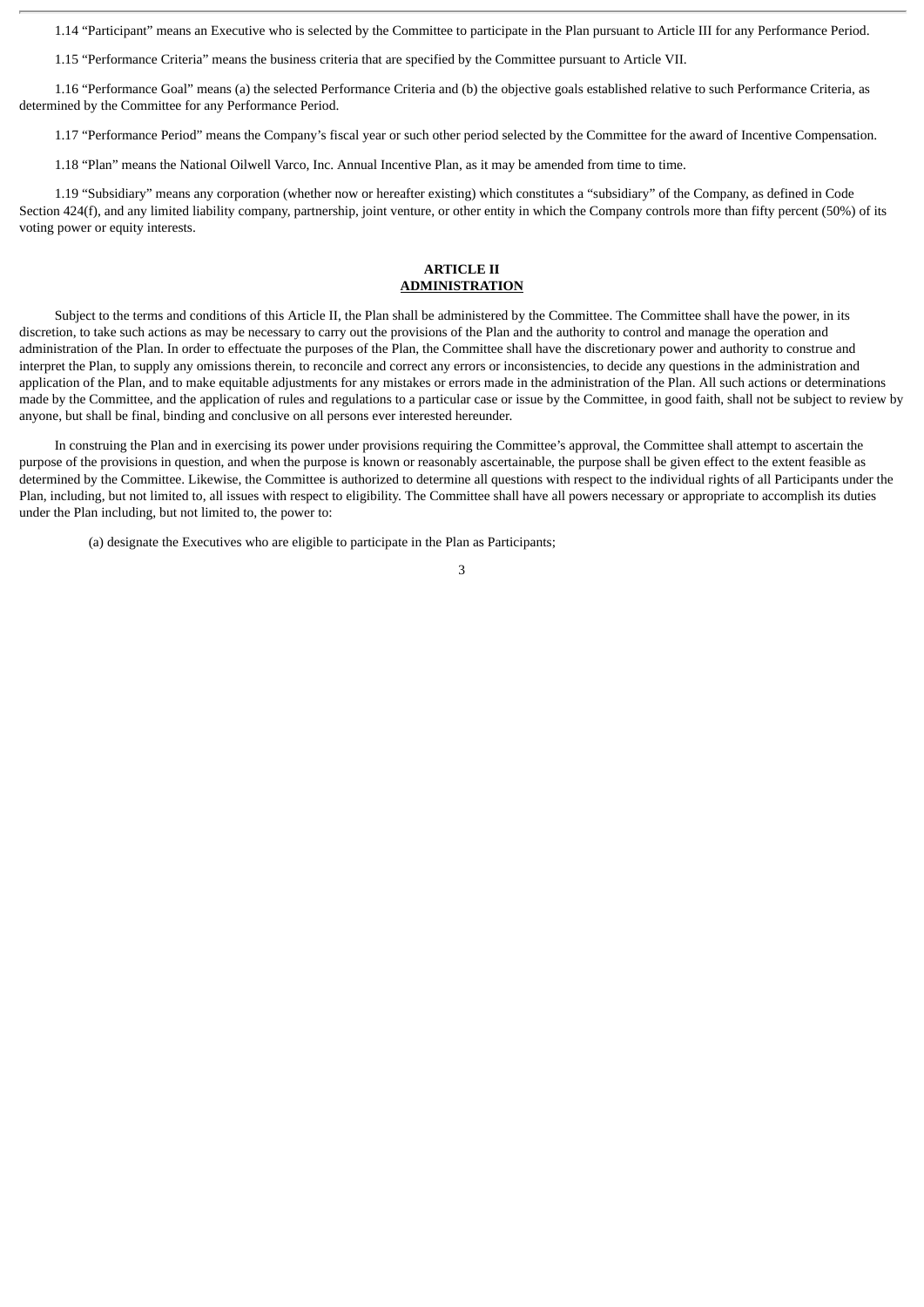(b) maintain records of all Plan transactions and other data in the manner necessary for proper administration of the Plan;

(c) adopt rules of procedure and regulations necessary for the proper and efficient administration of the Plan, provided the rules and regulations are not inconsistent with the terms of the Plan as set out herein;

(d) enforce the terms of the Plan and the rules and regulations it adopts;

(e) review claims and render decisions on claims for benefits under the Plan;

(f) furnish the Company or the Participants, upon request, with information that the Company or the Participants may require for tax or other purposes;

(g) employ agents, attorneys, accountants or other persons (who also may be employed by or represent the Company) for such purposes as the Committee deems necessary or desirable in connection with its duties hereunder; and

(h) perform any other acts necessary or appropriate for the proper management and administration of the Plan.

The Committee may delegate to one or more members of the Committee any of its administrative duties under the Plan pursuant to such conditions or limitations as the Committee may establish from time to time by directive or practice; provided, however, the Committee cannot delegate to such member(s) the power or authority to (i) award Incentive Compensation under the Plan or (ii) to take any action which would contravene the requirements of Code Section 162(m) or the Sarbanes-Oxley Act of 2002.

#### **ARTICLE III ELIGIBILITY**

For each Performance Period, the Committee shall select the particular Executives to whom Incentive Compensation may be awarded under the Plan for such Performance Period. Executives who participate in the Plan may also participate in other incentive or benefit plans maintained by an Employer.

# **ARTICLE IV**

# **ESTABLISHMENT OF INCENTIVE COMPENSATION TARGETS**

4.1 Incentive Compensation Award Target. For each award of Incentive Compensation for a Performance Period, the Committee will establish the level or levels of targeted Incentive Compensation for each Participant within the first ninety (90) days of the Performance Period (or within such shorter deadline as may apply under Code Section 162(m) if the Performance Period is less than 12 months). The Incentive Compensation targets for each Participant that are established by the Committee will be expressed as a percentage of such Participant's Base Salary; provided, however, in no event will a Participant's Incentive Compensation exceed five million dollars (\$5,000,000) for any single Performance Period.

#### $\lambda$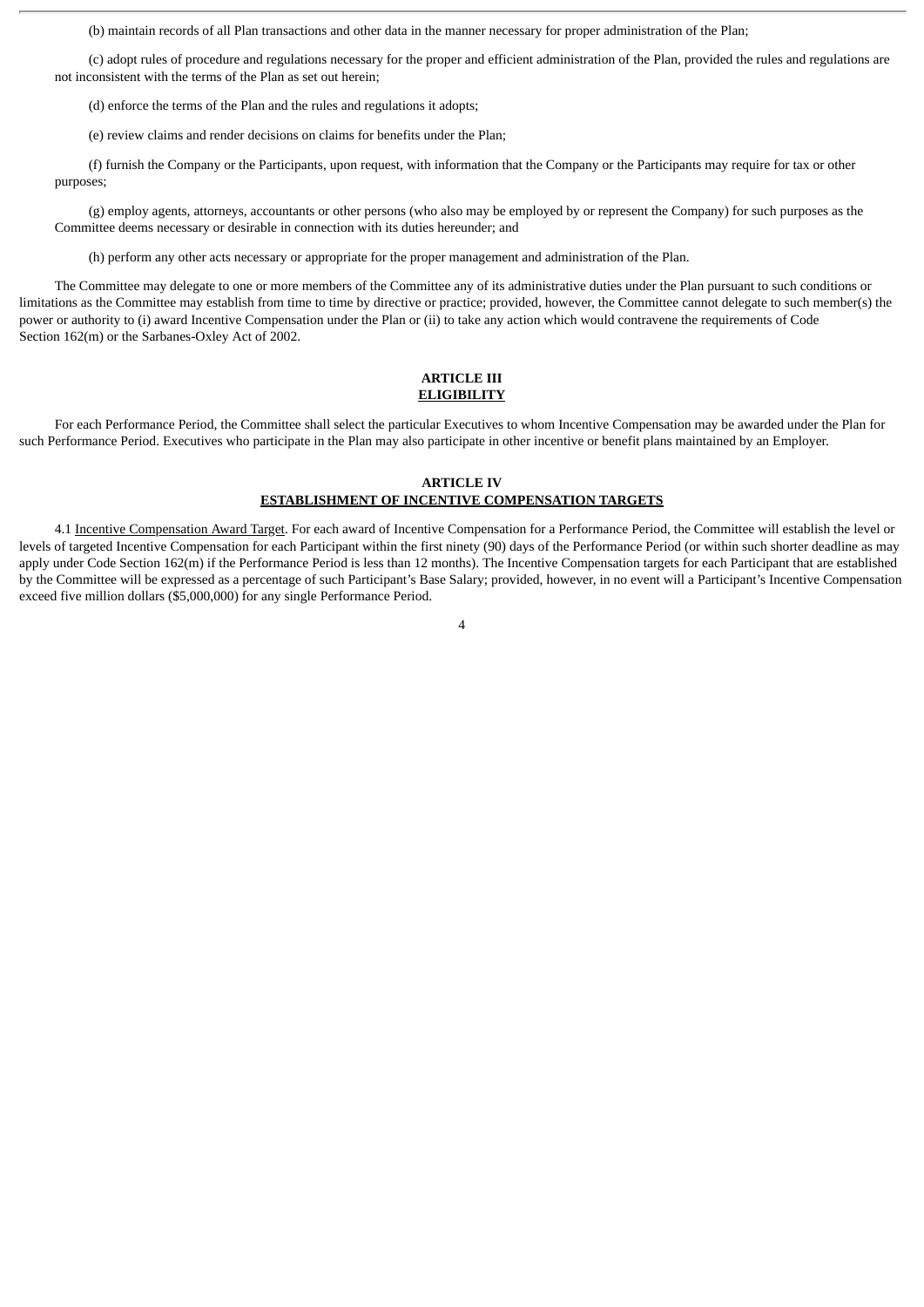4.2 Increase in Incentive Compensation. Under no circumstances may the amount of any Incentive Compensation awarded to any Participant for a specified Performance Period be increased by the Committee without requisite shareholder approval to the extent required by Code Section 162(m).

# **ARTICLE V DETERMINATION OF GOALS FOR INCENTIVE COMPENSATION**

5.1 Establishment of Performance Goals. For each Performance Period for which the Committee determines to establish potential Incentive Compensation awards for one or more Participants, the Committee, within the first ninety (90) days of such Performance Period (or within such shorter deadline as may apply under Code Section 162(m) if the Performance Period is less than 12 months), will set forth in writing all of the terms and conditions of such Incentive Compensation awards, including: (a) the Performance Goals for the Performance Period, including the Performance Criteria and the objective goals established relative to such Performance Criteria, which may include a threshold, target and maximum level of achievement, and the relative weighting of each Performance Goal in determining the Participant's actual Incentive Compensation; provided, however, the outcome of such Performance Goals must be substantially uncertain at the time they are established by the Committee; and (b) with respect to each Participant, the maximum percentage of his Incentive Compensation payable upon attaining each level of achievement of the Performance Goals.

5.2 Determination. Within a reasonable period of time after the end of each Performance Period, the Committee shall determine the extent to which the Performance Goals assigned to each Participant were achieved for the Performance Period, and based solely on such achievement, shall approve the calculation of the Participant's actual Incentive Compensation award. No Incentive Compensation is payable hereunder unless at least the designated threshold level or levels for such Performance Goals have been achieved, as determined by the Committee.

5.3 Committee Discretion. The Committee shall have no discretion to approve an amount of Incentive Compensation to be paid to a Participant under the Plan that is in excess of the amount determined pursuant to the pre-established Incentive Compensation award granted to the Participant for the applicable Performance Period.

# **ARTICLE VI PAYMENT OF INCENTIVE COMPENSATION**

6.1 Form and Time of Payment. Subject to Section 6.2, a Participant's Incentive Compensation for each Performance Period, if any, shall be paid in a cash lump sum (net of applicable tax and other required withholdings) as soon as practicable after (a) the results for such Performance Period have been finalized and (b) the Committee has certified, in writing, that the applicable Performance Goals have been satisfied for the Performance Period. For purposes of the preceding sentence, approved minutes of the Committee meeting in which the certification is made shall be treated as written certification. The Incentive Compensation shall be paid under the Plan within two and one-half (2 1/2) months after the end of the calendar year in which the Performance Period relating to such Incentive Compensation ends.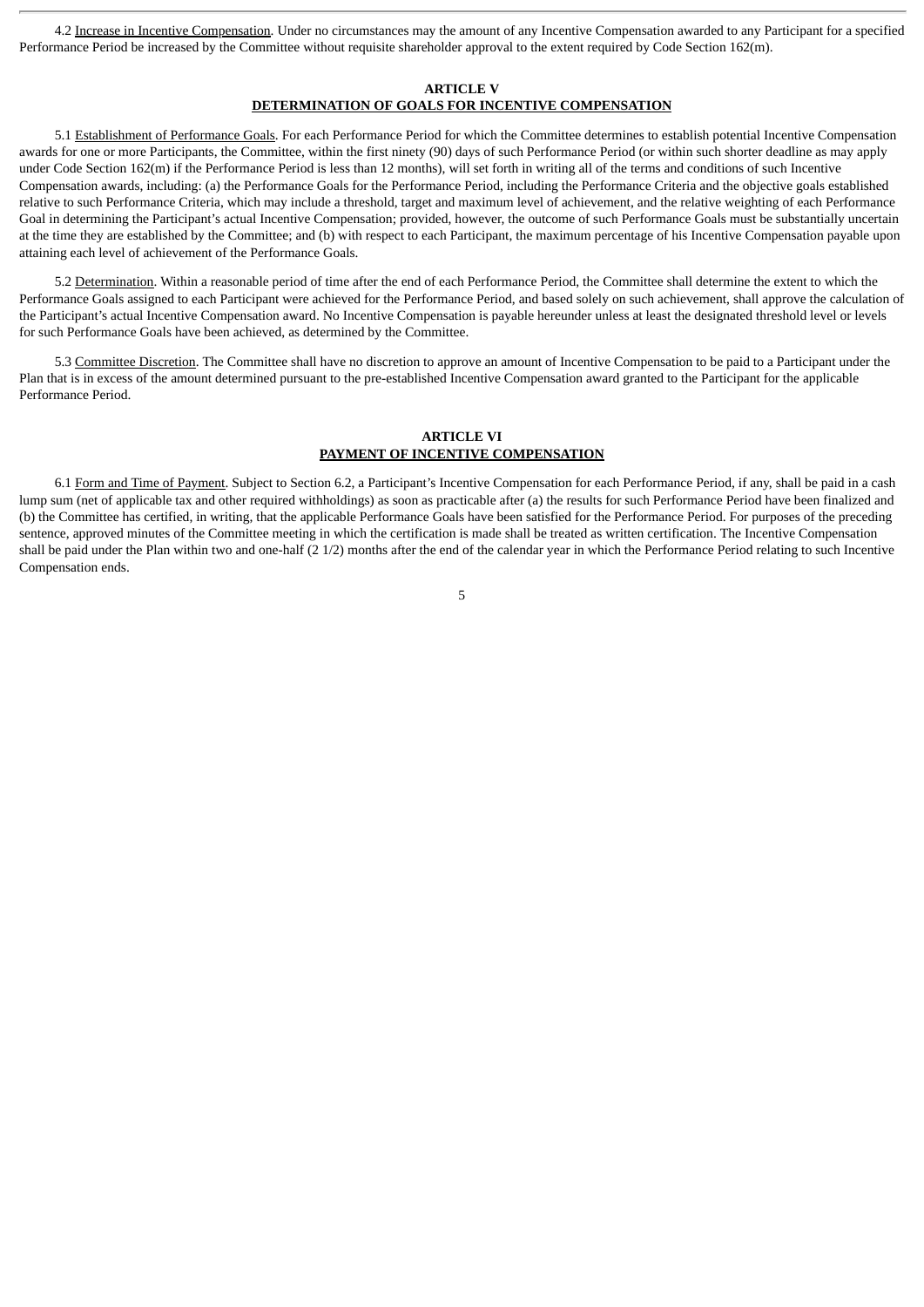#### 6.2 Payment in the Event of Termination.

(a) If a Participant's employment terminates for any reason prior to the end of a Performance Period, then such Participant shall immediately forfeit and relinquish any and all rights and claims to receive any Incentive Compensation hereunder for such Performance Period.

(b) If a Participant's employment terminates for any reason after the end of a Performance Period but prior to the date of actual payment pursuant to Section 6.1, then such Participant (or Participant's Beneficiary in the event employment is terminated due to death) shall be entitled to the Incentive Compensation payment determined by the Committee to be due and payable to such Participant; provided, however, that if (i) such Participant's employment is terminated for Cause, or (ii) such Participant voluntarily terminates employment with the Company (excluding an Involuntary Termination) during the period after the end of a Performance Period but prior to the date of actual payment pursuant to Section 6.1, then such Participant shall immediately forfeit and relinquish any and all rights and claims to receive any Incentive Compensation hereunder for such Performance Period.

## **ARTICLE VII PERFORMANCE CRITERIA**

As determined by the Committee, Incentive Compensation payable under the Plan is subject to the performance objectives relating to one or more of the following Performance Criteria (with respect to the Company, any Subsidiary or any division, operating unit or product line): net earnings (either before or after interest, taxes, depreciation and/or amortization), sales, revenue, net income (either before or after taxes), operating profit, cash flow (including, but not limited to, operating cash flow and free cash flow), cash flow return on capital, return on net assets, return on stockholders' equity, return on assets, return on capital, stockholder returns, return on sales, gross or net profit margin, customer or sales channel revenue or profitability, productivity, expense, margins, cost reductions, controls or savings, operating efficiency, customer satisfaction, working capital, strategic initiatives, economic value added, earnings per share, earnings per share from operations, price per share of stock, and market share. Performance Criteria may be stated in absolute terms or relative to comparison companies or indices to be achieved during a Performance Period.

The Committee shall establish one or more Performance Criteria for each award of Incentive Compensation to a Participant. In establishing the Performance Criteria for each award of Incentive Compensation, the Committee may provide that the effect of specified extraordinary or unusual events will be included or excluded (including, but not limited to, all items of gain, loss or expense determined to be extraordinary or unusual in nature or infrequent in occurrence or related to the disposal of a segment of business or related to a change in accounting principle, all as determined in accordance with standards set by Opinion No. 30 of the Accounting Principles Board (APB Opinion 30) or other authoritative financial accounting standards). The terms of the stated Performance Criteria for each applicable award of Incentive Compensation must preclude the Committee's discretion to increase the amount payable to any Participant that would otherwise be due upon attainment of the Performance Criteria. The Performance Criteria specified need not be applicable to all awards of Incentive Compensation, and may be particular or unique to an individual Participant's function, duties or business unit.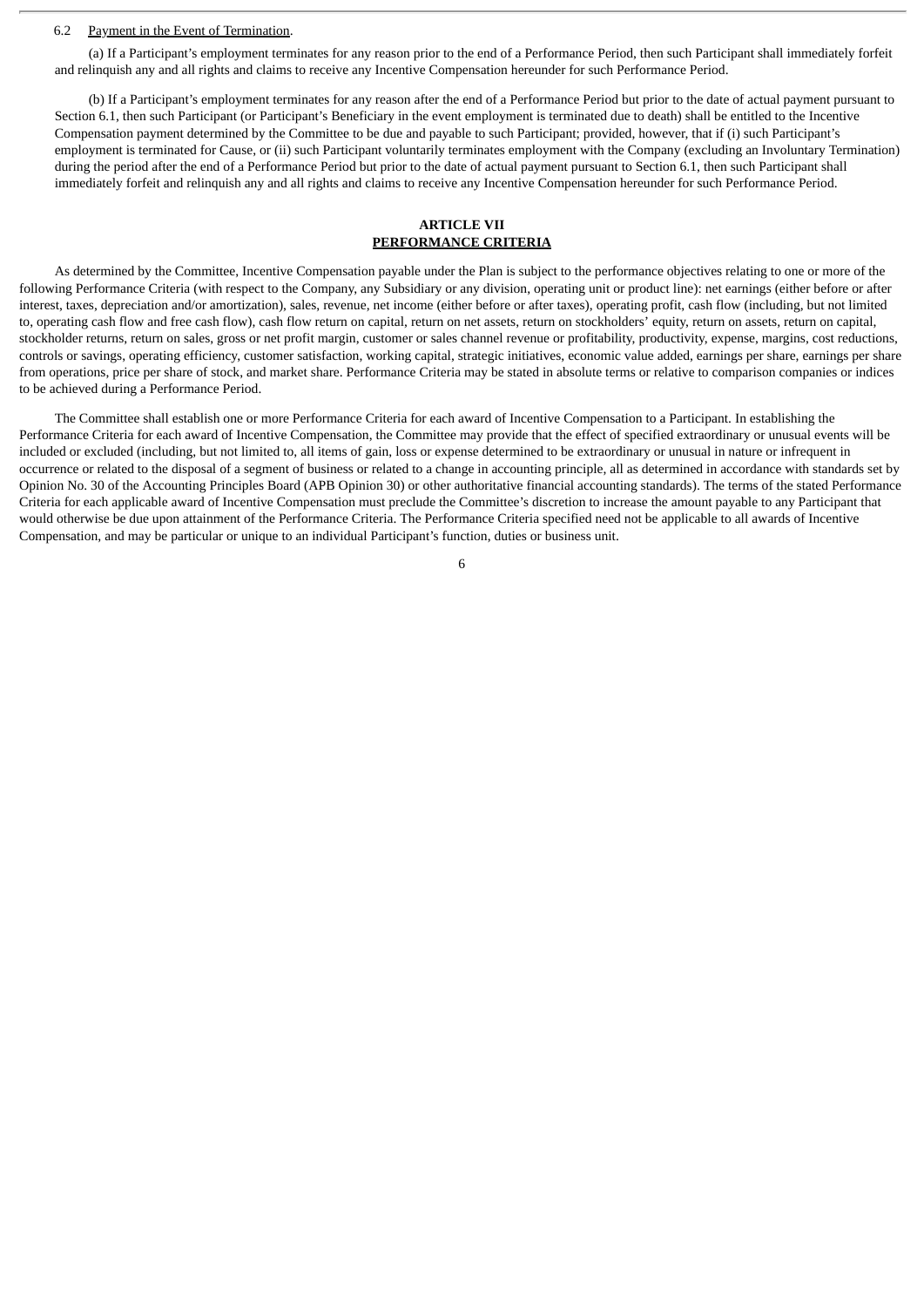#### **ARTICLE VIII MISCELLANEOUS PROVISIONS**

8.1 Non-Assignability. A Participant cannot alienate, assign, pledge, encumber, transfer, sell or otherwise dispose of any rights or benefits under the Plan prior to the actual receipt thereof; and any attempt to alienate, assign, pledge, sell, transfer or assign prior to such receipt, or any levy, attachment, execution or similar process upon any such rights or benefits, shall be null and void.

8.2 No Right to Continue in Employment. Nothing in the Plan confers upon any Participant the right to continue in the employ of the Company or any Subsidiary, or interferes with or restricts in any way the right of the Employer to discharge any Participant at any time (subject to any contract rights of such Participant).

8.3 Indemnification of Committee Members. Each person who is or was a member of the Committee shall be indemnified by the Company against and from any damage, loss, liability, cost and expense that may be imposed upon or reasonably incurred by him in connection with or resulting from any claim, action, suit, or proceeding to which he is or may be a party, or in which he may be involved, by reason of any action taken or failure to act under the Plan, except for any such act or omission constituting willful misconduct or gross negligence. Each such person shall be indemnified by the Company for all amounts paid by him in settlement thereof, with the Company's approval, or paid by him in satisfaction of any judgment in any such action, suit, or proceeding against him, provided he shall give the Company an opportunity, at its own expense, to handle and defend the same before he undertakes to handle and defend it on his own behalf. The foregoing right of indemnification shall not be exclusive of any other rights of indemnification to which such persons may be entitled from the Company, as a matter of law, or otherwise, or any power that the Company may have to indemnify them or hold them harmless.

8.4 No Plan Funding. The Plan shall at all times be entirely unfunded and no provision shall be made with respect to segregating any assets of any Employer for payment of any amounts due hereunder. No Participant, Beneficiary, or other person or entity shall have any interest in any particular assets of an Employer by reason of the right to receive any Incentive Compensation under the Plan until such payment is actually received by such person. Participants and Beneficiaries shall have only the rights of general unsecured creditors of the Company.

8.5 Governing Law. The Plan shall be construed in accordance with the laws of the State of Texas without regard to its conflicts of law provisions.

8.6 Binding Effect. The Plan shall be binding upon and inure to the benefit of the Employer and its successors and assigns, and the Participants and their Beneficiaries, heirs, and personal representatives.

8.7 Construction of Plan. The captions used in the Plan are for convenience of reference only and shall not be construed in interpreting the Plan. Whenever the context so requires, the masculine shall include the feminine and neuter, and the singular shall also include the plural, and conversely.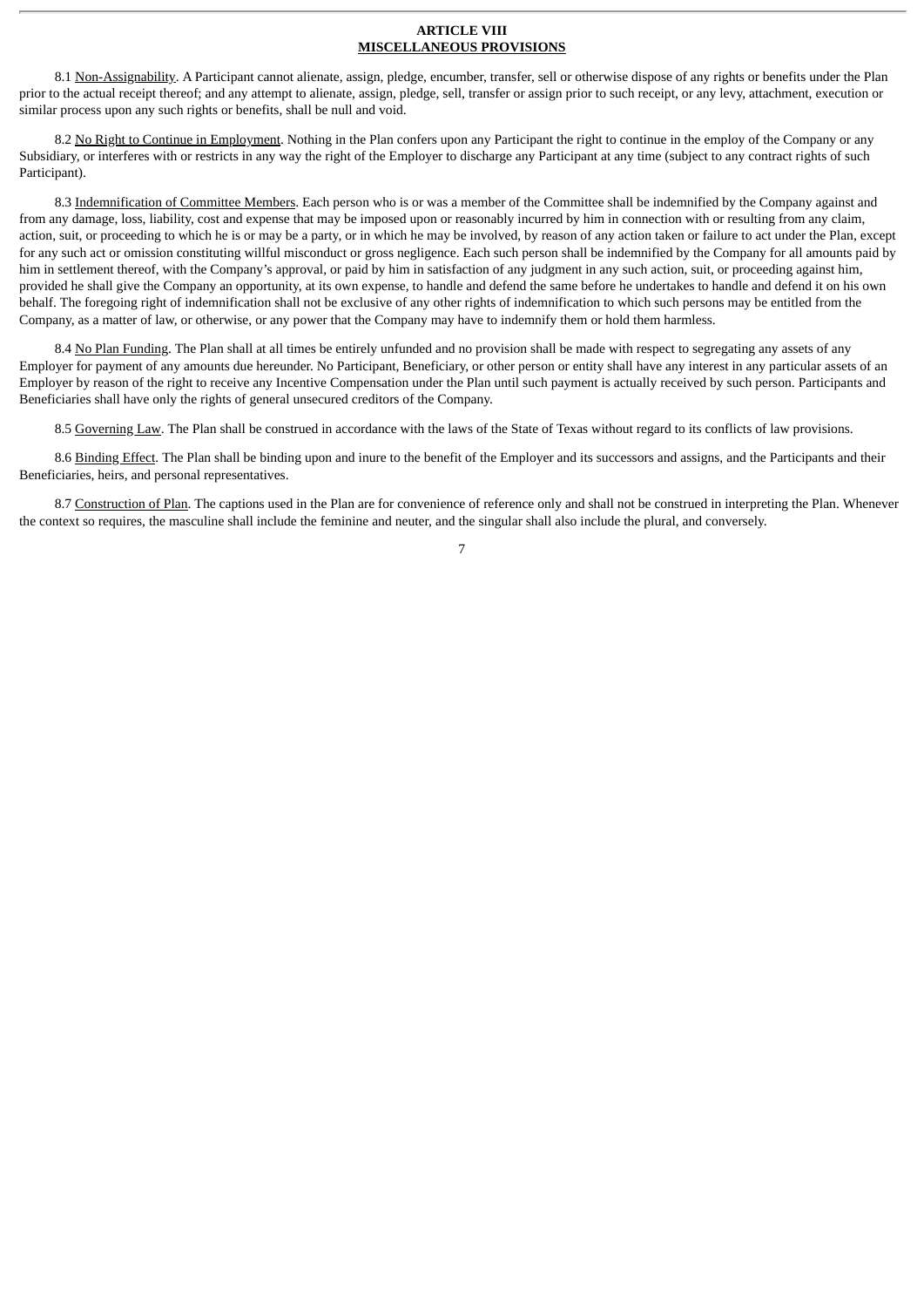8.8 Integrated Plan. The Plan constitutes the final and complete expression of agreement among the parties hereto with respect to the subject matter hereof.

8.9 Compliance with Code Section 409A. The Plan is not intended to provide for the payment of any nonqualified deferred compensation that is subject to Code Section 409A. However, to the extent that any payment under the Plan is determined by the Committee to be nonqualified deferred compensation subject to Section 409A, the Plan is intended to comply with Section 409A. If any provision herein results in the imposition of an excise tax on any Participant or Beneficiary under Section 409A, such provision will be reformed to the extent necessary to avoid such imposition as the Committee determines is appropriate to comply with Section 409A.

8.10 Forfeiture in Certain Circumstances ("Clawback"). The Committee may, at its sole discretion, terminate any Award of Incentive Compensation ("Award") if it determines that the recipient of the Award has engaged in material misconduct. For purposes of this Clawback provision, material misconduct includes conduct adversely affecting the Company's financial condition, results of operations, or conduct which constitutes fraud or theft of Company assets, any of which require the Company to make a restatement of its reported financial statements. The Committee may also specify other conduct requiring the Company to make a restatement of its publicly reported financial statements as constituting material misconduct in future Awards. If any material misconduct results in any error in financial information used in the determination of compensation paid to the recipient of an Award and the effect of such error is to increase the payment amount pursuant to an Award, the Committee may also require the recipient to reimburse the Company for all or a portion of such increase in compensation provided in connection with any such Award. In addition, if there is a material restatement of the Company's financial statements that affects the financial information used to determine the compensation paid to the recipient of the Award, then the Committee may take whatever action it deems appropriate to adjust such compensation.

# **ARTICLE IX AMENDMENT OR DISCONTINUANCE**

The Committee may at any time, and from time to time, without the consent of (or liability of the Committee or Employer to) any Participant, amend, revise, suspend, or discontinue the Plan, in whole or in part, subject to any shareholder approval required by law; provided, however, the Committee may not amend the Plan to change the method for determining Incentive Compensation or the Performance Goals under Articles IV and V without the approval of the majority of votes cast by the shareholders of the Company in a separate vote to the extent required by Code Section 162(m).